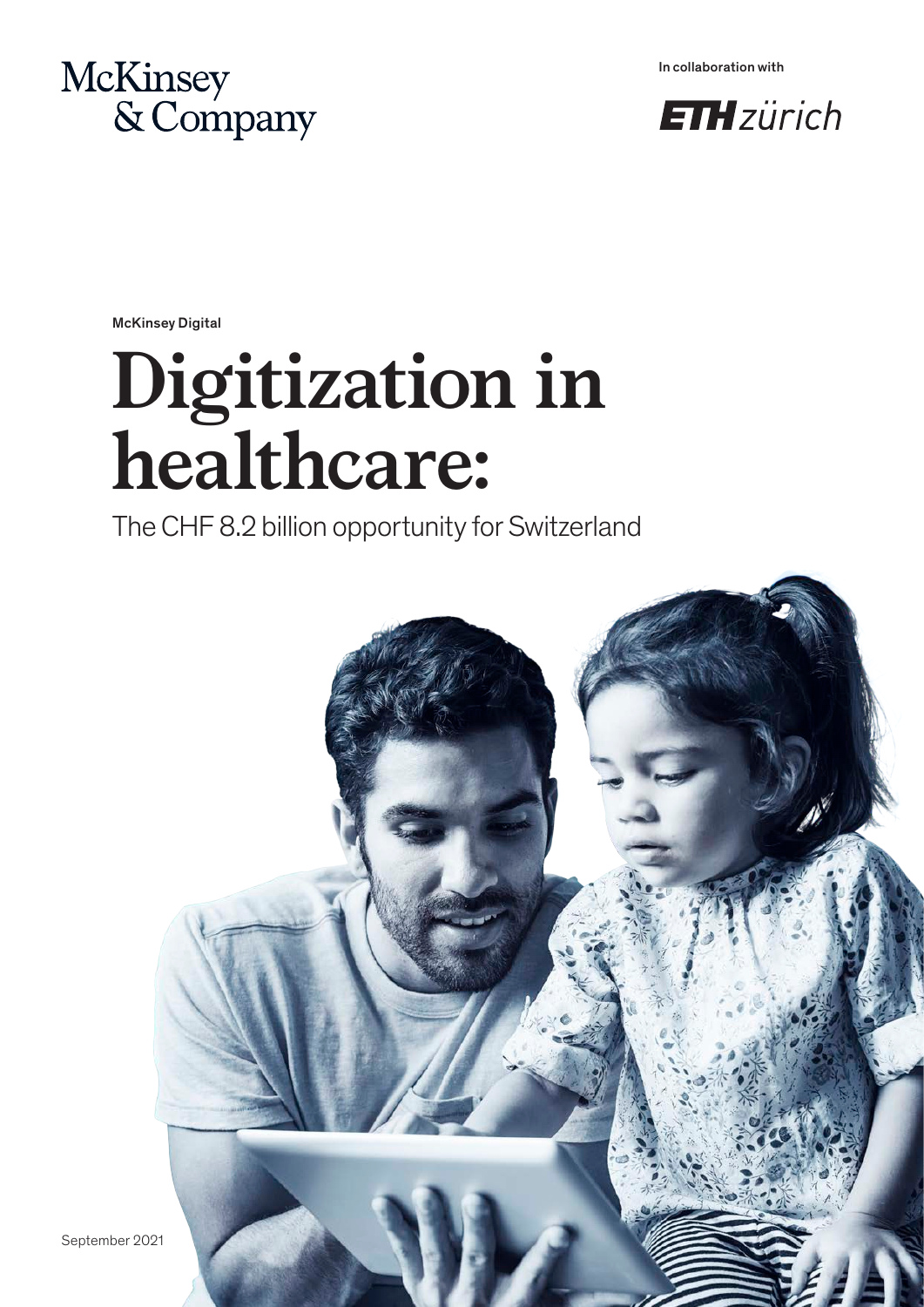**Switzerland is known for its first-class healthcare system. However, compared to other countries, Switzerland has not yet taken equal advantage of the opportunities from digitization in healthcare. International examples show that accelerating digitization could bring a vast amount of benefits for patients, consumers and other healthcare stakeholders, in terms of improved health outcomes, treatment quality, and patient experience and empowerment. At the same time, digitization can increase healthcare efficiency, which is becoming increasingly important also in Switzerland given its comparably high healthcare expenditures. These have reached CHF 82.1 billion or 11.3% of GDP in 2019\*, while premiums for mandatory basic insurance have been steadily increasing over time, at 3.8% per year between 1998 and 2019, well above average inflation of 0.5% per year.**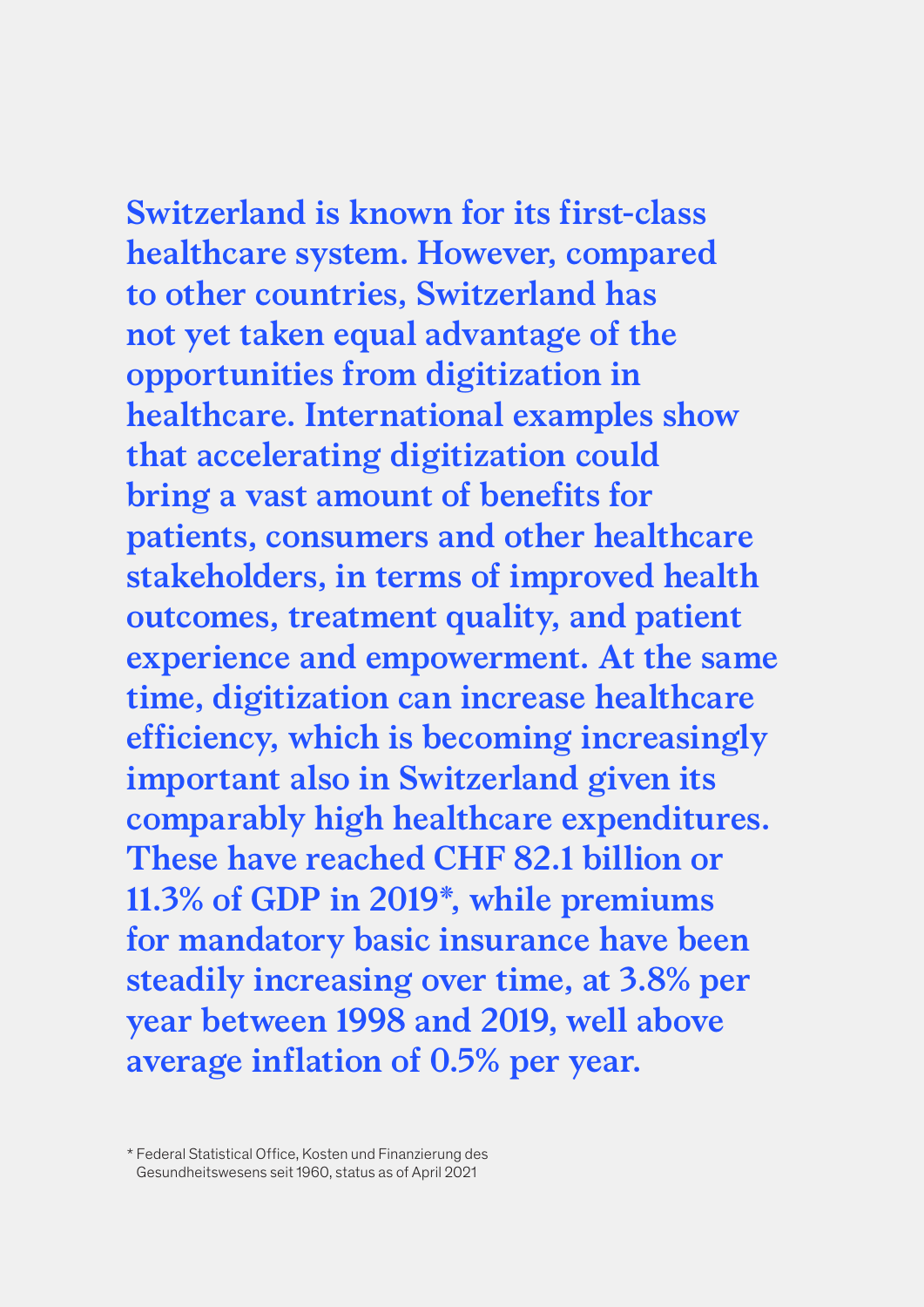#### **Introduction**

Digital solutions are being introduced around the world to improve health outcomes, treatment quality and enhance patient empowerment and self-management. The recent COVID-19 pandemic has accelerated this trend as customers expect more digital offerings (for example, teleconsultations) and legislators, providers, and payers have to find creative ways to encourage the use of and ensure financing for digital health solutions. When done right, digitization has helped promote behavioral change, increase efficiency across providers, democratize medicine, improve quality, and accelerate progress.<sup>1</sup>

In Switzerland, healthcare digitization has progressed more slowly than in some of its neighboring countries or in other industries. While some progress has been made in specific areas such as telemedicine and the electronic patient dossier (EPD), adoption of digital health solutions has remained limited. In the 2018 Digital Health Index conducted by the Bertelsmann Stiftung, Switzerland ranked 14 out of 17 for its digitization status. However, Switzerland fulfills many requirements for successful healthcare digitization—from high coverage of broadband internet to a population with high digital literacy—and is host to a vibrant scene of over ~900 healthcare start-ups working on a broad range of solutions, including digital therapeutics, blockchainbased data exchange solutions, or process digitization.

Besides the qualitative improvements, the broad use of digital solutions for healthcare can unlock significant financial benefits. This is in particular relevant for Switzerland, as several attempts to manage its comparably high healthcare-related cost had limited success and as a shortage of resources is already becoming apparent. Digitization could help modernize healthcare delivery and lower healthcare costs without imposing painful restrictions on patients, providers, and payers or negatively impacting clinical outcomes. Digitization could also further contribute to the ongoing shift in the Swiss healthcare system from acute to more chronic disease centered care. Indeed, the introduction of digital patient health tools in combination with classic care models is a solution that promises to significantly lower the expected expenditure growth from chronic disease management while having the potential to improve provider and patient safety and satisfaction.

## **CHF 8.2 bn**

total improvement potential from digitizing healthcare in Switzerland in 2019

In this article, we will explore the potential of healthcare digitization in Switzerland to overcome increasing healthcare expenditures. We estimate that the overall improvement potential in Swiss healthcare from fully implementing digitization possibilities available today is up to CHF 8.2 billion<sup>2</sup>, or 11.8% of the total addressable healthcare expenditures of CHF 69.7 billion.<sup>3</sup> This amount does not yet reflect implementation costs, which significantly depend on the selected solutions and the level of customization. The analysis focuses on improvement potential from 26 digital, healthcarerelated technologies in three categories, which are defined as follows:

- $-$  Digital health: Solutions that directly involve patients in the health management activity
- $-$  E-health: Solutions that are mostly focused on healthcare professionals and provider efficiency
- Enabler: Solutions and systems that support all stakeholders and processes in the healthcare ecosystem

<sup>1</sup> Elgar Fleisch, Christoph Franz, Andreas Herrmann, "The digital pill: A journey into the future of our health system", 2021. <sup>2</sup> Out of the CHF 8.2 billion full potential, a value between CHF 200 million and 350 million has already been captured to date.

This is due to existing solutions in Switzerland, mainly telemedicine-based OKP models, e-triage, and online booking.

This excludes dental health services costs, healthcare delivery provided by the state or insurers directly, and services from prevention and support organizations from the CHF 82.1 billion.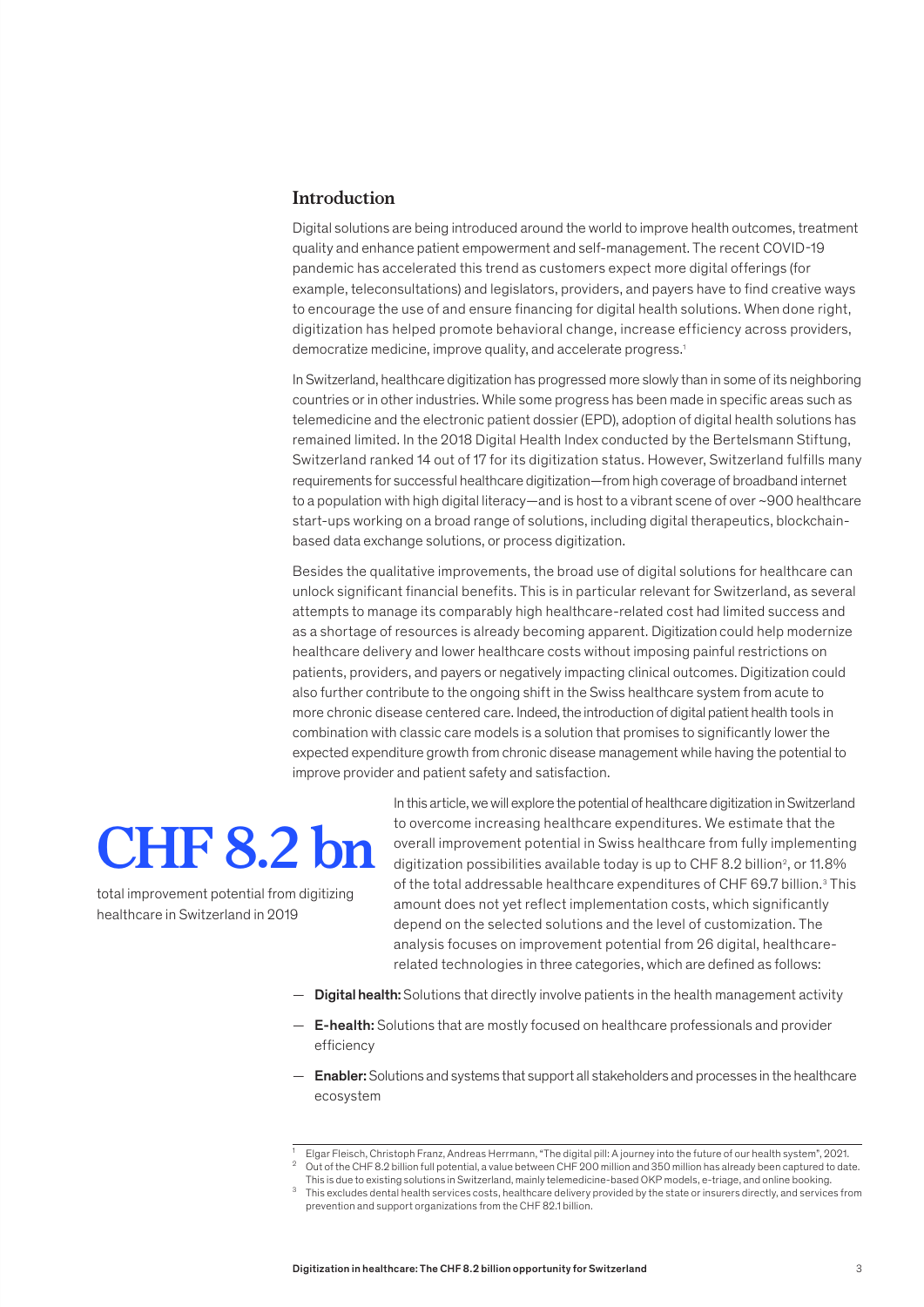The benefits of each technology for the healthcare system were quantified in monetary terms or "value pools." The assessment of the specific impact of each value pool was based on an evaluation of more than 500 scientific publications. This methodology has been used several times in previous publications for other countries<sup>4</sup>.

In what follows, we will explore in more detail where the digitization potential for Switzerland lies, what it could mean for participants in the healthcare ecosystem, and what it would take for Switzerland to realize its potential of CHF 8.2 billion. To this end, we will present a series of best practices from around the world and reflect on implications for the Swiss healthcare system. Given the "evolutionary pressure" of digital health solutions–which naturally comes with their promising results and positive patient experience–we believe it is a question of time until they scale up and eventually become prevalent, despite structural barriers and low adoption from consumers, doctors, and payers so far.

#### Voices from practice

The corona virus crisis clearly shows: there's a lot of catching up to do in the healthcare sector when it comes to digitization! That's why health insurers are taking action themselves and are vigorously pushing digitization. Best example: the open communication standard SHIP from SASIS AG, which more and more service providers and health insurers are using to electronically handle administrative processes efficiently and securely. The virtual insurance card (VICARD) is another established feature. More than three million Swiss people already have the option of using the function with their health insurance app to make a contactless appointment with a doctor, hospital, or pharmacy. However, the commitment of health insurers alone is not enough—all stakeholders are needed. One important thing is that electronic patient files are finally implemented. This helps avoid unnecessary examinations and inquiries because patients always have access to their personal health data.

 *Verena Nold, Director, santésuisse*

#### **Value pools for digitizing healthcare in Switzerland**

In this chapter, we provide estimates for the untapped value pools from digitizing healthcare in Switzerland across existing technologies in the areas of digital health, e-health, and enabler technologies.

We analyze the reduction potential of direct costs of healthcare delivery achievable through digitization. Further benefits from digitization of related aspects of the healthcare value chain (for example, gains from more targeted pharmaceutical R&D and resulting therapeutic effectiveness, efficiency gains from digitization, and automation of insurer processes) or downstream economic effects (for example, less sick leave days for employees) are not taken into account in our analyses. Such additional benefits are much more difficult and uncertain to quantify but would be of significant size and come on top of our estimate. In addition, we have used realistic achievable digital adoption and implementation rates and therefore consider the resulting potential as a conservative estimate realizable in five to ten years with existing technologies at a reasonable scale and adoption (from patients, doctors, insurers).

<sup>4</sup> McKinsey, 2021: Digitalisierung im Gesundheitswesen, die 4,7 Mrd. Euro Chance für Österreich; McKinsey, 2018: Digitalisierung im Gesundheitswesen: Die Chancen für Deutschland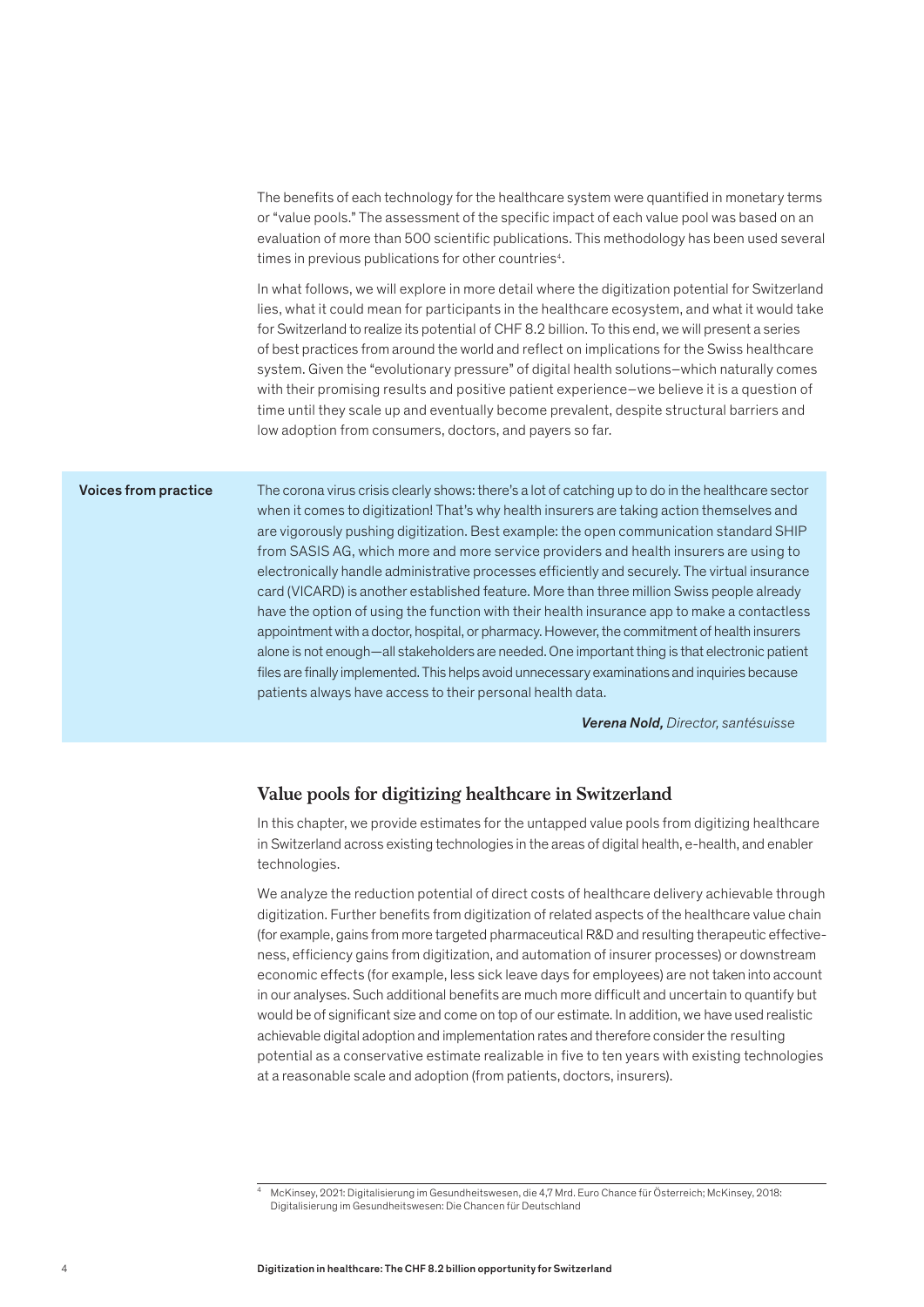Exhibit 1 **Potential benefits of 26 digital health technologies, CHF billions, 2019**



#### Relative savings to 2019 healthcare expenditure matching and the control of 11.8%

#### Example: Quantifying the improvement potential

A unified electronic health record (EHR) is one of 26 technologies that comprise the total improvement potential. To estimate the improvement potential from the introduction of a unified EHR, we have looked at multiple instances of medical practices that would be positively impacted by an EHR. An example of such an instance or "use case" is the reduction of time spent by general practitioners (GPs) on specific paper-based documentation tasks supported by an EHR. Here, savings are calculated based on the percentage reduction of GP time spent on these tasks by multiplying the total estimated time spent on documentation tasks with the estimated time savings due to the use of an EHR. Both estimates are drawn from scientific evidence. The percentage of time spent on documentation (estimated at 26%) is extracted from an observational study (Ammenwerth and Spötl, "The time needed for clinical documentation versus direct patient care," 2009); the percentage of time saved due to using an EHR (estimated at 11%) is based on a Canadian study published in 2016 that looks at efficiency drivers such as time saved from using automated templates for dossier generation after the introduction of an electronic record in Canada (Canada Health Infoway, "The emerging benefits of EMR use in ambulatory care in Canada," 2016). As such, the time reduction as a result of this particular use case for an EHR is 3% (26%\*11%). In cases where different scientific studies identify different levels of potential, these have been interpolated following a consistent protocol. This effect size is multiplied by the respective baseline healthcare costs in Switzerland to determine absolute estimated savings from this particular use of an EHR.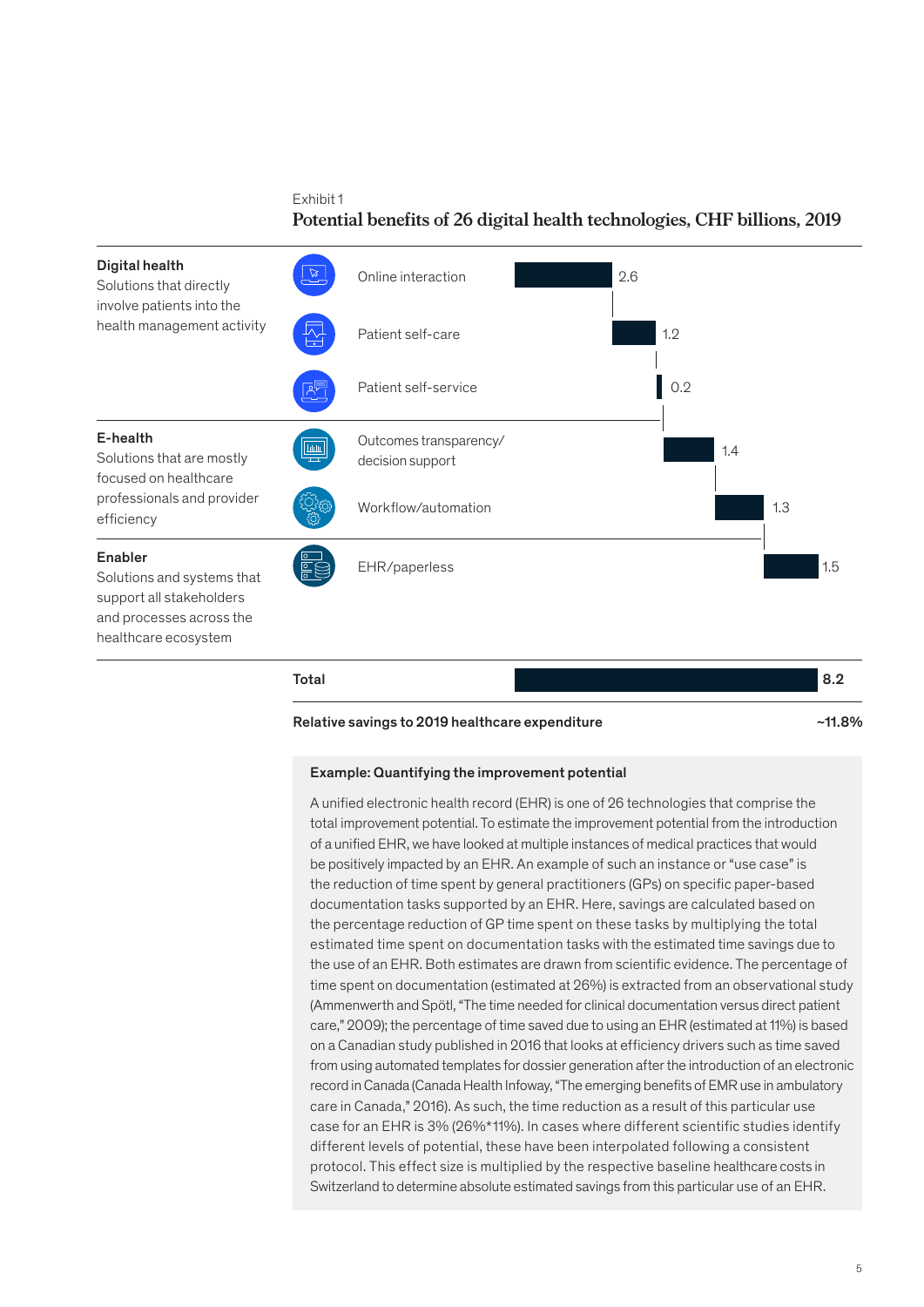The study is based on McKinsey's bottom-up health value pool analysis framework (see Appendix for further information on methodology). It evaluates the improvement potential of 26 bestpractice digital health technologies currently available and considers the specific starting point and system conditions in a given country. The impact assessment of each technology itself is derived from the evaluation of more than 500 scientific publications and has been applied already in other countries in Europe like the United Kingdom, Austria, and Germany.

Our analysis shows that the potential benefits of digitizing the Swiss healthcare system using existing technologies could be CHF 8.2 billion per year (Exhibit 1) or ~1% of GDP. These benefits are made up of patient-centric digital health solutions, so-called e-health solutions for provider or insurer applications, and infrastructure.

- CHF 4 billion (~49%) comes from (patient-oriented) digital health solutions, such as online interactions, patient self-care, and self-services, which free up time for both patients and doctors and encourage the use of more affordable cost alternatives, where appropriate.
- CHF 2.7 billion (~33%) comes from (provider- and payer-oriented) e-health solutions, such as workflow support, automation, outcomes transparency, and decision support. These reduce provider costs by improving provider efficiency and (indirectly) decreasing healthcare demand. Provider costs are reduced by decreasing provider time spent on administration. Healthcare demand is indirectly reduced by improving outcomes through augmented medical decision-making, which reduces the need for downstream treatment.
- CHF 1.5 billion (~18%) comes from the introduction of enabler technologies, for example, EHR, paperless standardized data exchange, and e-prescriptions. Similar to e-health solutions, these reduce provider costs by improving provider efficiency and decreasing healthcare demand. Provider costs are reduced by decreasing provider time spent on administration, for example, searching for already available information. Healthcare demand is reduced indirectly by increasing information availability, which reduces redundancies and improves outcomes by preventing medical errors.

Another way to look at the potential impact of CHF 8.2 billion is to break it down into financial improvements based on provider efficiency gains and medical demand reduction. Provider efficiency gains are split across inpatient hospital care (CHF 2.2 billion), outpatient (GP) care (CHF 2.2 billion) and other categories (CHF 1.1 billion), such as long term care. For example, resource management through radio frequency identification (RFID) improves staff efficiency and reduces inventory losses in acute care hospitals. These efficiency improvements benefit patients as physicians and other medical staff free up time for value-adding activities. Medical demand reduction (CHF 2.7 billion) results from less redundancies or a shift towards less invasive healthcare solutions, which in parallel improves the quality of care and experience for patients. One example is the reduced number of inpatient hospital care admissions for chronic patients through remote monitoring. Eventually, this could also translate into lower premiums (or reduced premium growth) for patients.

Our analysis distinguishes between six technology categories, of which online interaction is expected to have the greatest impact (CHF 2.6 billion) and the remaining five technologies to save between CHF 0.2 billion and 1.5 billion each (EHR/paperless data, outcomes transparency/ decision support, workflow/automation, and patient self-care). Examples of online interactions include remote patient monitoring and e-triage through AI chatbots. This is expected to free up time for both doctors and patients.



savings come from (patient-oriented) digital health solutions

## **~33%**

savings come from (provider- and payeroriented) e-health solutions



savings come from the introduction of enabler technologies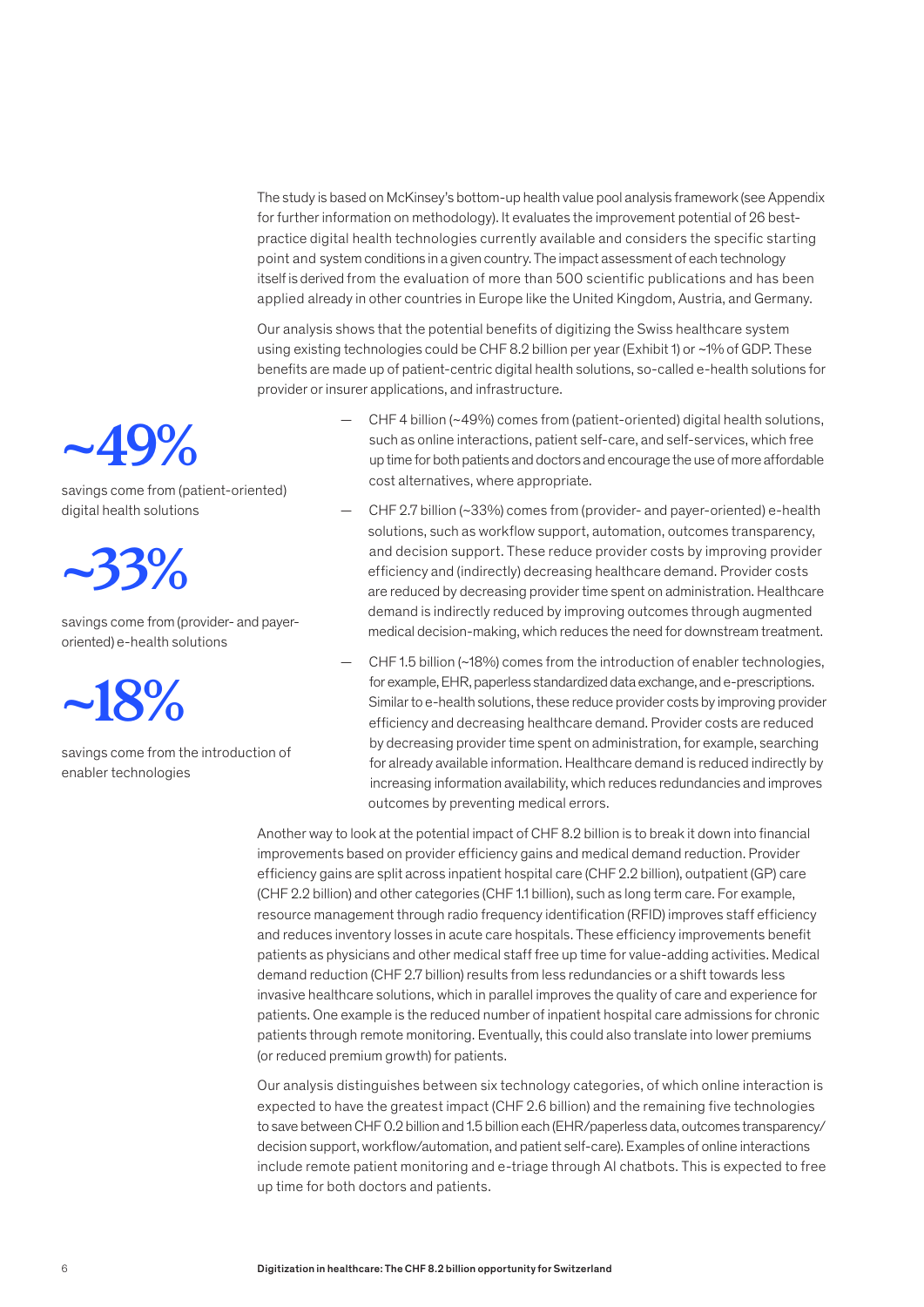The results of our analysis show that with the application of only five out of the 26 prioritized technologies, CHF 4.0 billion of the improvement potential of CHF 8.2 billion can be realized (Exhibit 2) while enabling the implementation of others. In addition, the analysis of the technologies leads to four important findings:

- Service providers in particular could benefit from digital technologies through efficiency gains, which would positively impact their cost structure or free up time. Many service providers argue that digital technologies mean only more work for them and no benefit. The analysis, on the other hand, shows that about 67% of the achievable benefits are generated by increasing productivity among service providers, that is, doctors and hospitals. This presupposes that a key requirement, namely user-friendly technology that adequately responds to the needs of medical staff as well as patients, is in place. These efficiency gains then allow healthcare providers to spend more time on value-adding activities, which again has a positive effect on overall costs. The remaining 33% of the potential can be allocated to the other actors in the system. These are mainly health insurance companies that can benefit from a reduction or shift in demand, for example, through better care or avoidance of hospital stays.
- Online interaction could be a significant value driver, with teleconsultations and remote monitoring comprising CHF 2.2 billion in potential value, which is ~26% of the total potential. In general, these technologies free up provider time and thereby increase provider efficiency (for example, chatbot triage service that reduces unnecessary appointments), improve treatment quality as physicians can spend more time on value-added work, and decrease healthcare service demand (for example, reducing inpatient hospital care admissions for chronic patients through remote monitoring).
- Unified EHRs and e-prescription could also play a key role. They directly enable efficiency improvements of CHF 1.1 billion, driven by freeing up provider time by removing tasks that can be automated (for example, reduction of staff time spent on specific paper-based administration tasks) which again allows service providers to spend more time on valueadding activities that increase treatment quality. They also lead to an indirect benefit if the data are used for other digital applications, such as teleconsultations.
- The largest lever in patient self-care is chronic disease self-management with a high impact potential for improving experience and outcomes for patients, but also leading to direct healthcare cost savings of CHF 0.7 billion (e.g., due to a reduced number of hospital stays).

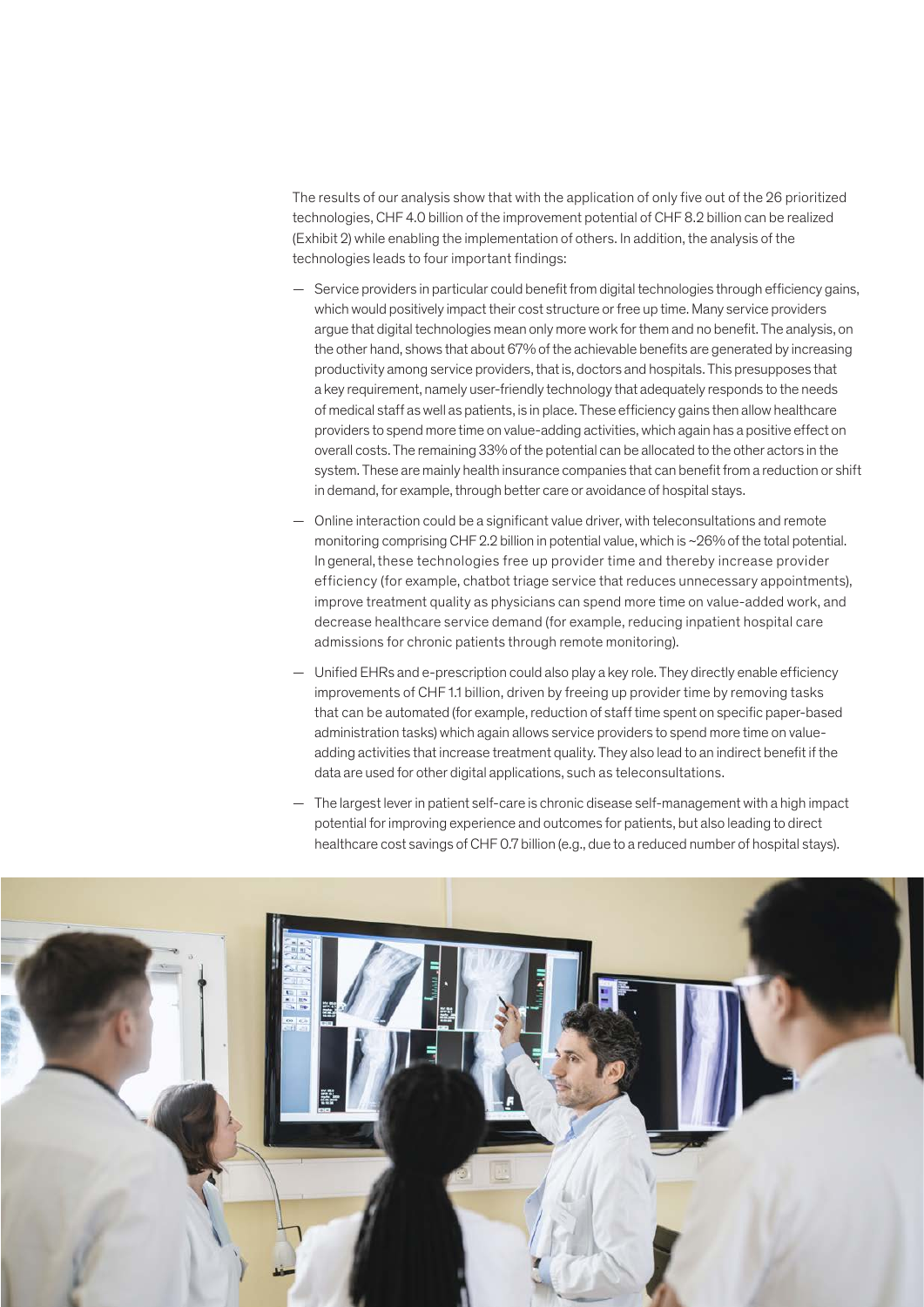#### Exhibit 2

### **5 of the 26 technologies account for almost 50% of the improvement potential**

| Estimated improvement potential, CHF billions |                                                                                                                                                                                                                                       |                                               |  |  |  |
|-----------------------------------------------|---------------------------------------------------------------------------------------------------------------------------------------------------------------------------------------------------------------------------------------|-----------------------------------------------|--|--|--|
| Online interaction                            | <b>Teleconsulatation</b><br>Remote monitoring of chronic patients<br>E-triage                                                                                                                                                         | 1.1<br>1.1<br>0.5                             |  |  |  |
| Total 2.6                                     |                                                                                                                                                                                                                                       |                                               |  |  |  |
|                                               | Chronic disease self-management                                                                                                                                                                                                       | 0.7                                           |  |  |  |
| <b>Patient self-care</b>                      | Medical chathots<br>Tools for disease prevention<br>Patient support networks<br>Digital diagnostics tools<br>Virtual reality for pain treatment                                                                                       | 0.3<br>0.1<br>< 0.1<br>< 0.1<br>< 0.1         |  |  |  |
| Total 1.2                                     |                                                                                                                                                                                                                                       |                                               |  |  |  |
| <b>Patient self-service</b>                   | Electronic appointsment (e-booking)                                                                                                                                                                                                   | $0.2^{\circ}$                                 |  |  |  |
| Total 0.2                                     |                                                                                                                                                                                                                                       |                                               |  |  |  |
| Outcome<br>transparency/<br>decision support  | Performance dashboards<br>Patient flow management<br>Clinical decision support<br>Advanced payer analytics<br>Genetic testing                                                                                                         | 0.5<br>0.4<br>0.3<br>0.1<br>< 0.1             |  |  |  |
| Total 1.4                                     |                                                                                                                                                                                                                                       |                                               |  |  |  |
| Workflow/automation                           | Mobile connectivity for nursing staff<br>Bar-coded medication administration (BCMA)<br><b>RFID</b> tracking<br>Vital parameter tracking (eICU)<br>Robotics for hospital logistics<br>Process automation using robotics<br>E-referrals | 0.3<br>0.3<br>0.3<br>0.2<br>0.1<br>0.1<br>0.1 |  |  |  |
| Total 1.3                                     |                                                                                                                                                                                                                                       |                                               |  |  |  |
| EHR/paperless                                 | <b>Unified EHR</b><br>Electronic prescriptions (e-prescribing)<br>Intrahospital staff communication<br>Virtual medical assistants (AI)                                                                                                | 0.9<br>0.2<br>0.2<br>0.2                      |  |  |  |
| Total 1.5                                     |                                                                                                                                                                                                                                       |                                               |  |  |  |
|                                               | un ef the netential henefits of all highlighted technologies on                                                                                                                                                                       |                                               |  |  |  |

The sum of the potential benefits of all highlighted technologies amounts to CHF 4 billion; that is almost 50% of the total improvement potential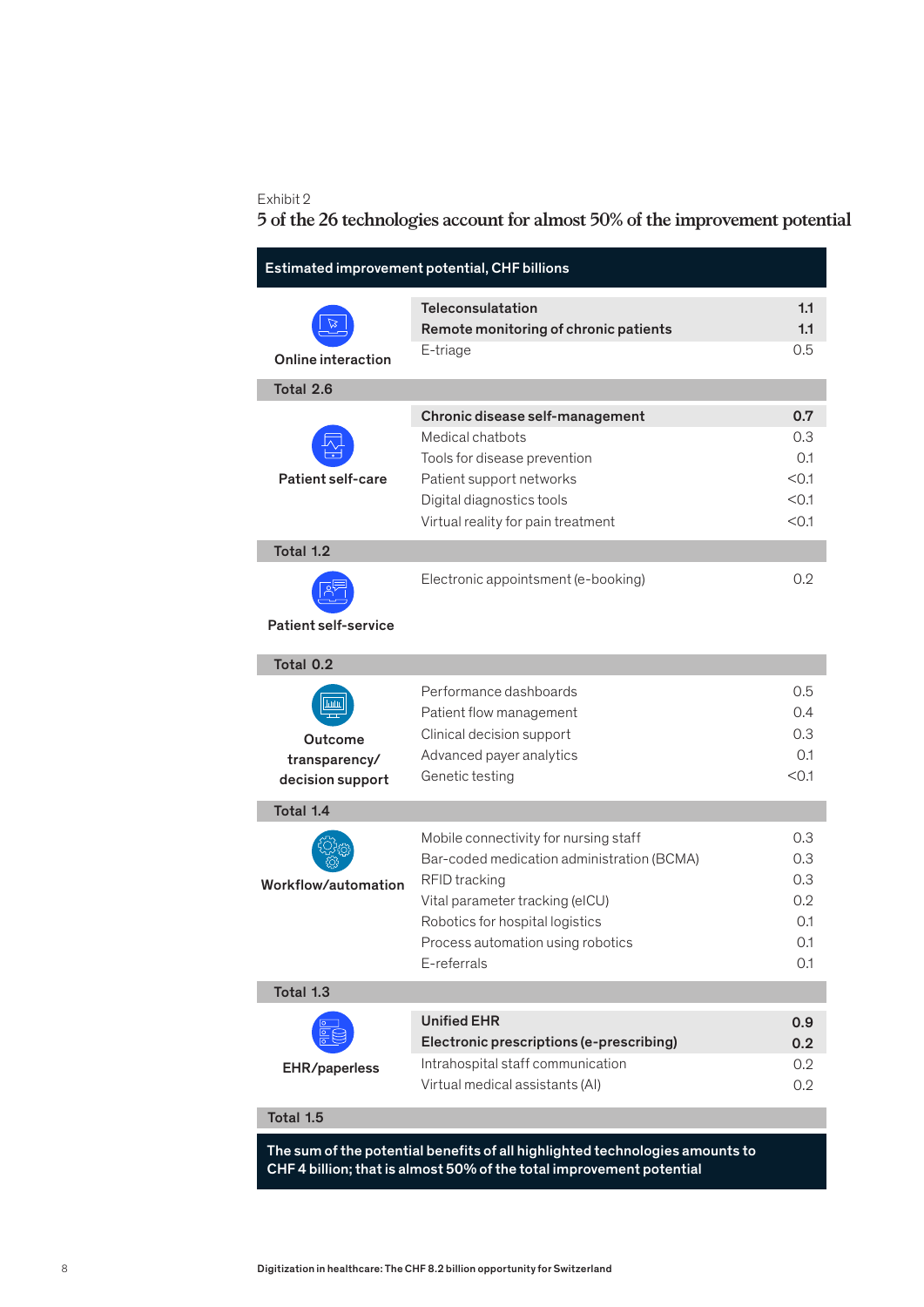

#### Online interaction:

- Teleconsultation: Tools for web-based interaction between doctor and patient, especially in case of uncomplicated inquiries or follow-up examinations
- **Remote monitoring of chronic patients:** Remote monitoring of clinical parameters for chronically ill, high-risk patients
- $-$  **E-triage:** Online tool or telephone service to clarify in advance whether a visit to the emergency room, advice on primary care, or aftercare is necessary

#### Total: CHF 2.6 billion



#### Patient self-care:

#### — Tools for chronic disease self-management, for example:

- Mental health: Mood diary, online courses for behavioral therapy and reminder of adherence to therapy, involvement of personal caregivers
- Diabetes: Reminder of adherence to therapy, connected insulin testers
- Respiratory diseases: Online program for lung rehabilitation, networked inhalers
- Cardiovascular disease: Patient education, networked heart rate sensors/pulse monitors with alarm function
- Medical chatbots: Complete AI/rule-based chat app or phone hotlines to answer simple requests or make initial estimates
- $-$  Tools for disease prevention: Apps, virtual trainers, and fitness trackers to change an unhealthy lifestyle that can lead to chronic illness (for example, diet, smoking)
- Patient support networks: (Social) Online networks for patients to exchange information, experiences, and treatment options
- Digital diagnostic tools: Technologies that enable remote diagnostics
- Virtual reality for pain treatment: Use of the pain-relieving effect of virtual reality comparable to that of drugs (for example, in the case of burn victims)

#### Total: CHF 1.2 billion



#### Patient self-service:

Electronic appointment (e-booking): Online portals for the agreement of home and specialist appointments with reminder functionality

#### Total: CHF 0.2 billion



#### Outcome transparency/decision support:

- $-$  Performance dashboards: Dashboards that provide internal information about the performance of doctors and teams and help identify opportunities for improvement
- Patient flow management: Software for optimal patient guidance through (diagnosis) wards
- Clinical decision support: Use of individual data and physical evidence to provide rule-/ AI-based treatment recommendations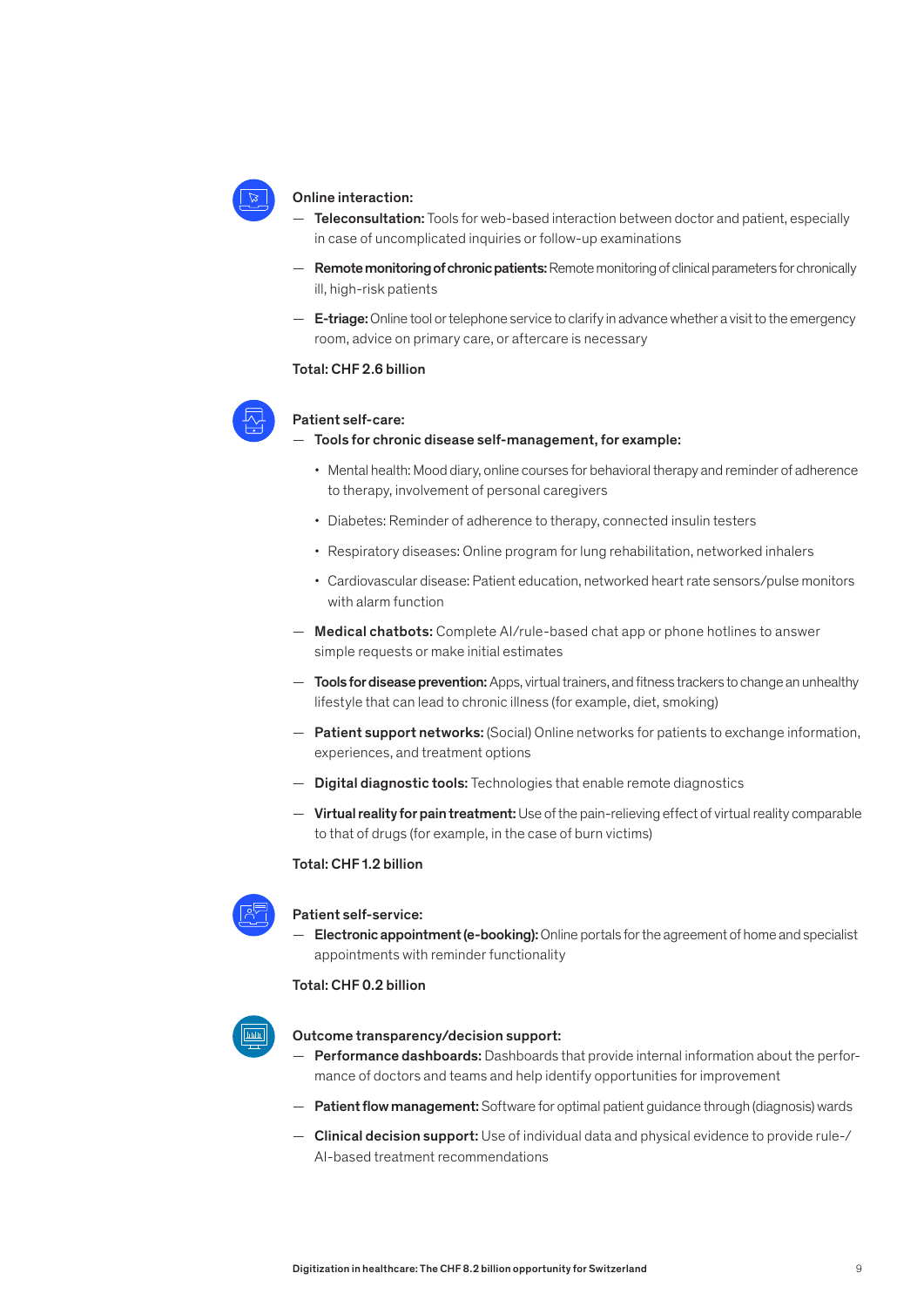- Advanced payer analytics: Cross-provider patient care management and uncovering of illegitimate claims
- Genetic testing: Cases of patient-specific treatment decisions based on patient-relevant genomic, proteomic, and other data

Total: CHF 1.4 billion



#### Workflow/automation:

- Mobile connectivity for nursing staff: Full access to patient information for home care staff, documentation of findings via tablet
- Bar-coded medication administration (BCMA): Fail-proof barcode-based identification of all (prescribed) medications as well as confirmation at the hospital bedside
- $-$  **RFID tracking:** Location of all assets (for example, diagnostic tools, beds, expensive medicines) using RFID technology
- Vital parameter tracking (eICU): Remote monitoring of the vital values of patients in the ICU
- **Robotics for hospital logistics:** Takeover of repetitive logistics activities by robotic automations (for example, stock replenishment, goods/patient transport)
- Process automation using robotics: Execution of simple tasks such as vital parameters monitoring or sample treatment by robotic systems
- E-referrals: Forwarding of referral and discharge information (including test/clinic data) to the attending physician

#### Total: CHF 1.3 billion

#### EHR/paperless:

- Unified EHR: Infrastructure to view, record, and store all patient information that is accessible to every provider of care and from any care situation
- **Electronic prescriptions (e-prescribing):** Digital version of drug prescriptions that can be transmitted to pharmacies in real time. Allows the use of prescription data for automatic testing, such as drug interactions
- Intrahospital staff communication: Software for the communication/coordination of hospital staff (instead of paper-based systems)
- Virtual medical assistants (AI): Virtual tools that make everyday work easier for doctors (for example, text to speech, voice-based electronic medical records)

#### Total: CHF 1.5 billion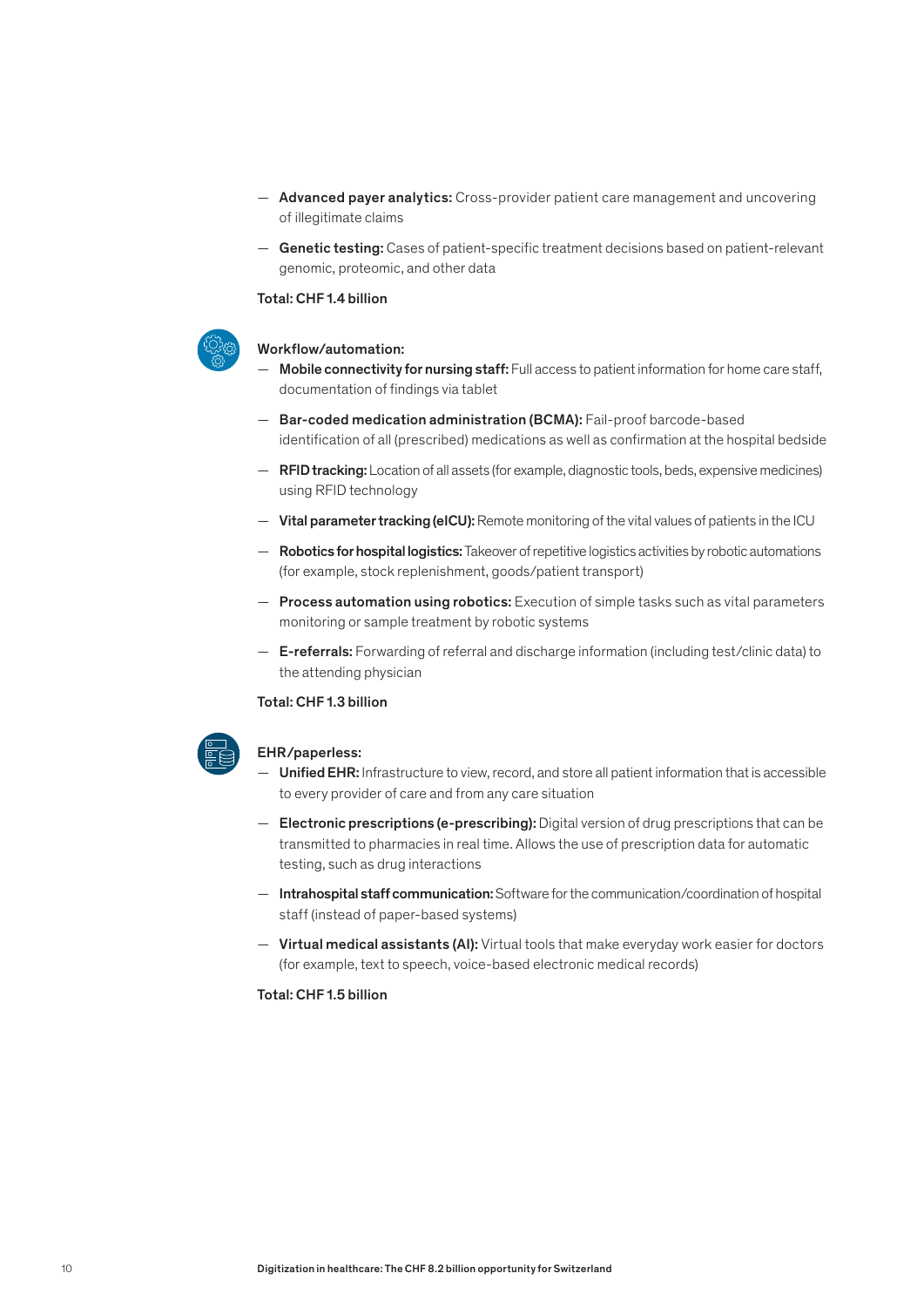### Exhibit 3 **Digital health value pools in Switzerland**



**Teleconsultation**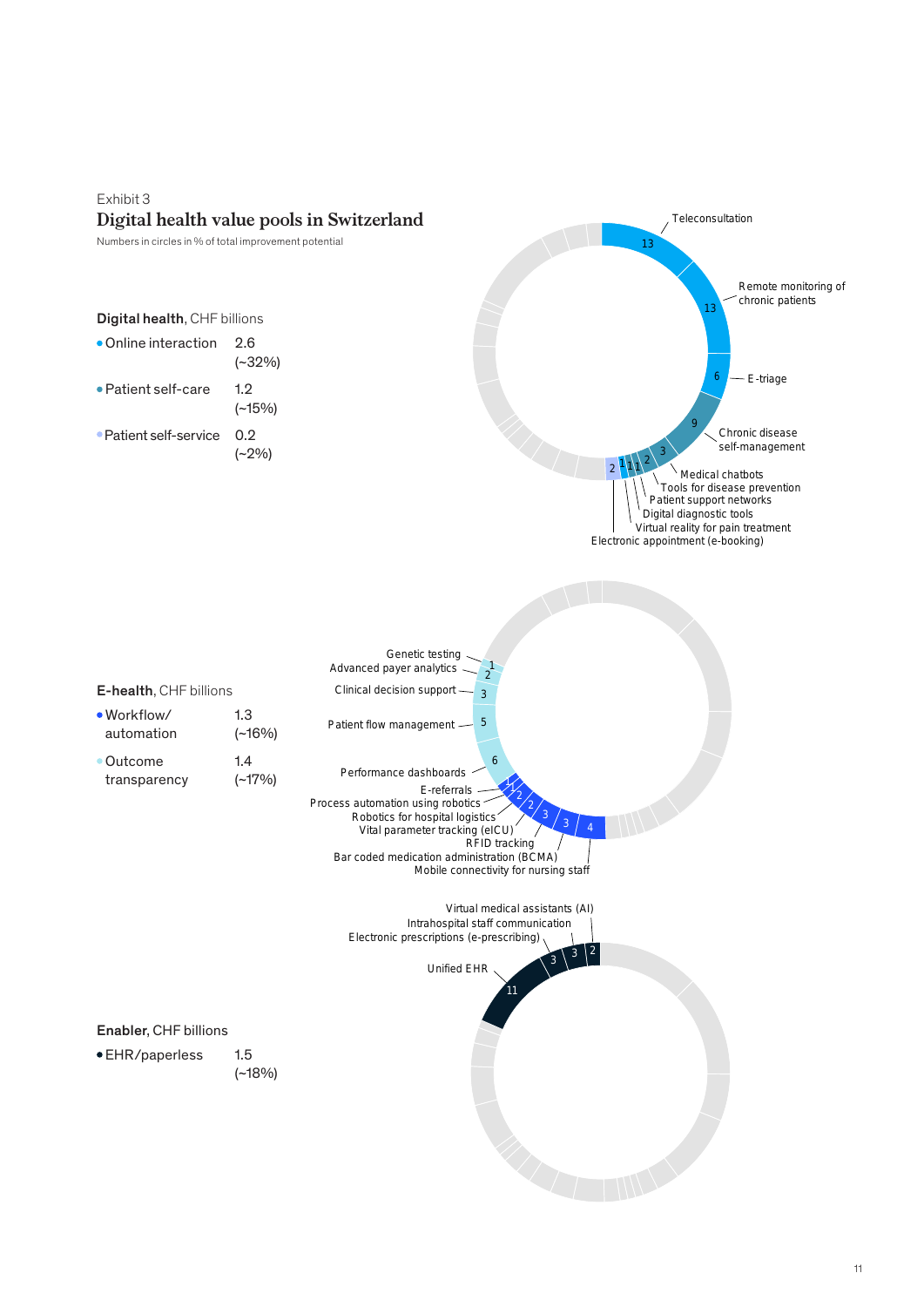#### **Lessons from neighboring countries and best-practice examples**

Switzerland could learn from the experience of other countries, who are in similar situations. Many countries have already implemented some technologies and realized the expected improvement potential to a certain extent, have been able to pull off even further benefits from digitization or have encountered difficulties. We have selected five technologies with the largest value and enabling potential and compared the maturity status of these technologies in Switzerland to eight peer countries (Exhibit 4).

The technologies with the largest value and enabling potential in Switzerland are teleconsultation, chronic patient remote monitoring, chronic disease self-management, unified EHR, and e-prescription (Exhibit 2).

While the digitization of the economy in Switzerland has progressed rapidly in many areas, our analysis shows that there are areas it could improve on, like maturity of regulation, reimbursement, and level of adoption across the five most relevant value pools (Exhibit 4).

In the following, we compare best-practice examples with the Swiss status quo and draw implications for Switzerland across these five technologies.

For additional best-case examples, please see "The digital pill: A journey into the future of our health system."

The level of digitization in the Swiss healthcare sector is below average. The pandemic has cast a glaring spotlight on this. Isolated solutions and data silos are making us lag behind in international comparison. Switzerland needs a digital interface that enables seamless interaction between doctors, hospitals, and health insurers. Digitization is one of the prerequisites for sustainable healthcare. This makes it possible for patients—and particularly the chronically ill—to receive high-quality treatment at lower cost. Voices from practice

*Philomena Colatrella, CEO, CSS Versicherung* 

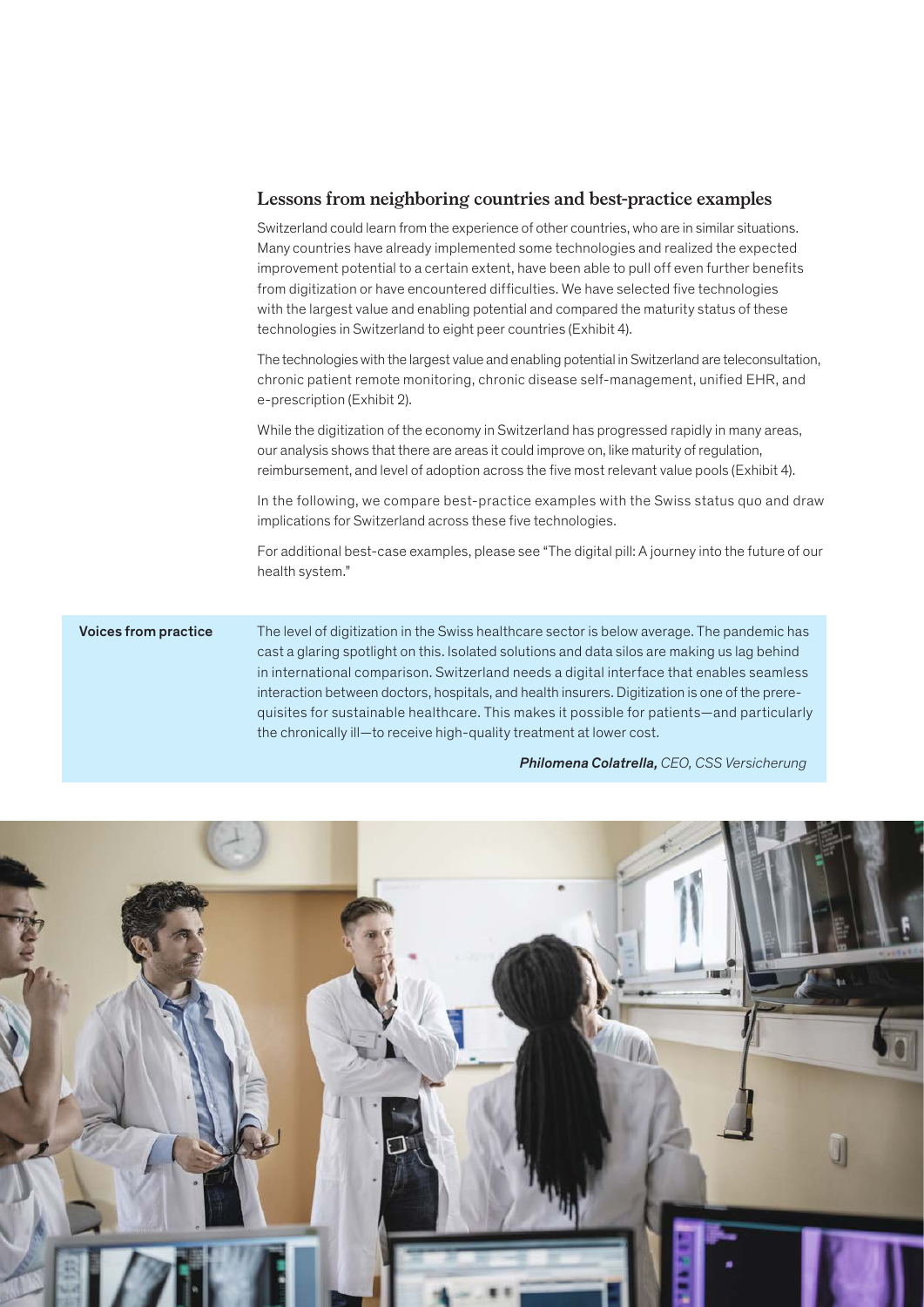#### Exhibit 4

#### **Comparison of Switzerland's maturity across the 5 most relevant digital health value pools**

|                                               |            | $\mathbf{c}$                                                    | 3                                                                         |                                                                      | 5                             |
|-----------------------------------------------|------------|-----------------------------------------------------------------|---------------------------------------------------------------------------|----------------------------------------------------------------------|-------------------------------|
| Area                                          | Not at all | First immature<br>solution in<br>place, e.g.,<br>pilot projects | Partially in<br>place, e.g.,<br>existing<br>solutions but<br>not at scale | Very mature<br>solutions in<br>place with<br>significant<br>adoption | Yes, to the<br>fullest extent |
| Teleconsultation                              |            |                                                                 | IT, FI, DE,<br>CA, CH,<br>NL, UK                                          | PL, SE                                                               |                               |
| 2 Remote monitoring of<br>chronic patients    |            | CH, SE,<br>DE, IT, UK,<br>PL                                    | F <sub>1</sub>                                                            | CA, NL                                                               |                               |
| <b>3</b> Chronic disease<br>self-management   |            | PL, CH,<br>SE, IT, CA,<br>UK, NL                                | DE, FI                                                                    |                                                                      |                               |
| Unified EHR                                   |            |                                                                 | CH, DE,<br>UK, NL,<br><b>CA</b>                                           | PL, FI, IT                                                           | <b>SE</b>                     |
| 5 Electronic prescriptions<br>(e-prescribing) |            | DE*, CH,<br>CA                                                  |                                                                           | UK, NL                                                               | IT, SE,<br>PL, FI             |

#### Maturity status [status quo]

#### Detailed in text

\* While E-prescription is not yet fully in place in Germany to date, its nationwide use will be mandatory from January 1, 2022 and most pharmacies have already installed the required infrastructure. Thus, a shift towards a scaled and very mature solution could happen very soon.

#### Example: Country maturity assessment

For each technology, the maturity of a given country has been assessed based on a series of questions and is ranked on a scale from one to five. A rank of one generally means that a technology is not available at all in a given country, while five means the solution is fully implemented with a high degree of adoption. For each technology, a series of underlying questions have been defined to assess the degree of maturity. For example, for teleconsultations the underlying questions are: Is teleconsultation implemented in the primary care supply? How widely is it used/how high is the adoption rate? Is it reimbursed by payer or only financed through out of pocket? Are there any restrictions in its use? For each technology and country, these questions were answered based on publicly available data and judgement by local health experts. The eight countries have been selected based on their ability to provide insights and lessons learned for Switzerland and do not mean to be representative.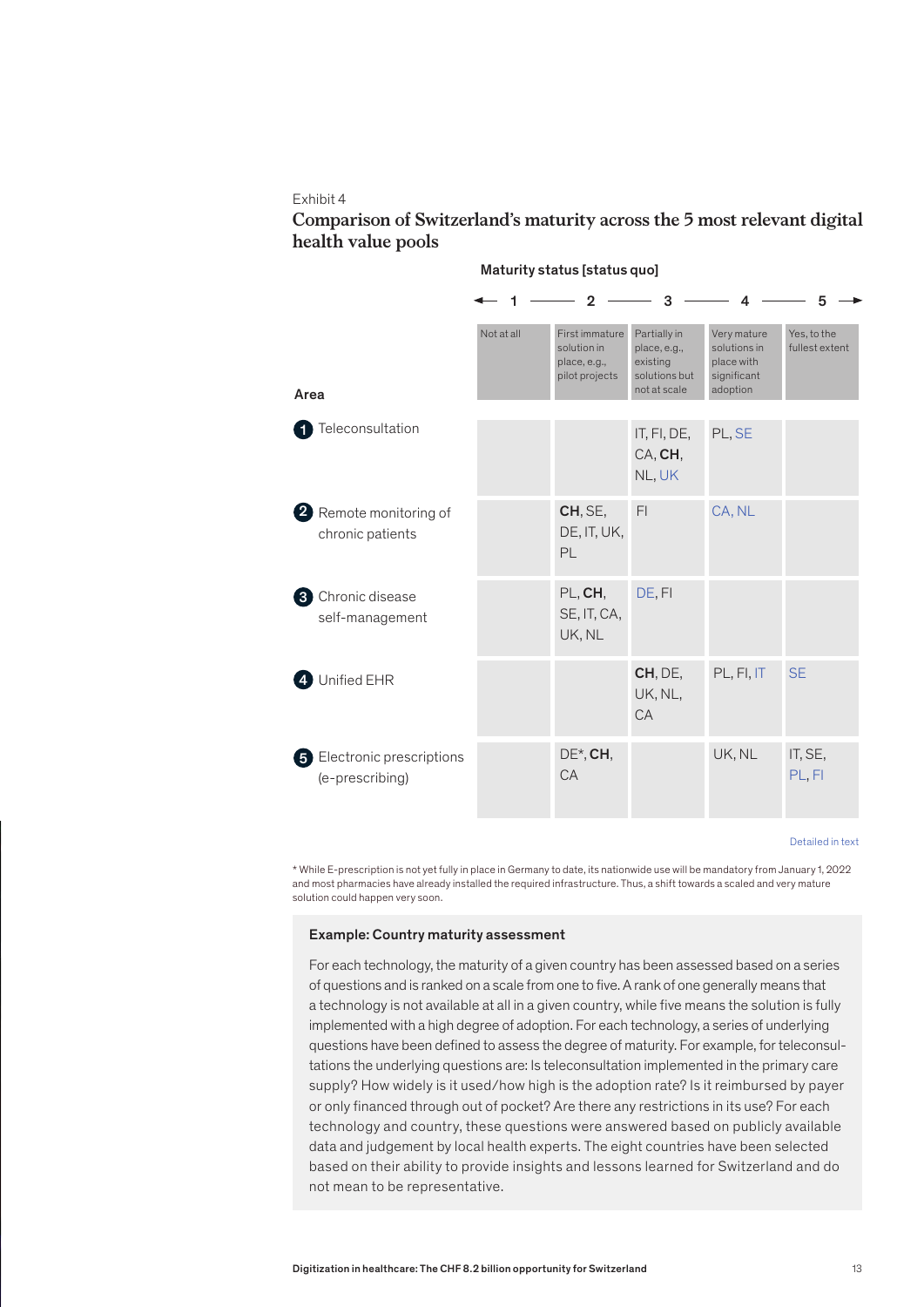#### **Teleconsultation**

#### Teleconsultation best practices

Teleconsultation tools range from phone calls to dedicated videoconferencing platforms to enable remote healthcare provision from doctors or nurses. It is worth having a look at the United Kingdom and Sweden.

#### Voices from practice

Digitization in healthcare requires innovation, and this in turn is the result of the interplay of (unmet) needs, technical and medical progress, and risk-friendly entrepreneurship. This is exactly the situation in Switzerland: At the end of August 2021, the Swiss Healthcare Startups association alone had 463 start-up members. Most companies are active in medical technology (59%), digital health (47%), and e-health (29%). Overlaps between these areas are frequent and the last two are the fastest growing sectors in Swiss healthcare start-ups. However, a recent survey of all start-up members showed that their digital health activities focus on three areas: telemedicine, age tech (solutions for the digital support of geriatric and chronic diseases) and "do-it-yourself" technologies. These are the sectors whose value potential is particularly promising, also according to the present study.

*Olivia Zollinger, CEO, Swiss Healthcare Startups*

In the United Kingdom, about 30% of routine GP consultations before the pandemic were conducted remotely, further increasing to about 70% during the start of the pandemic. The UK government has played an important role in the success of establishing remote health technologies by enacting policy changes to favor teleconsultations (which included shifting the default NHS GP consultation from face-to-face to teleconsultation<sup>5</sup>). In addition, the UK government funded the Babylon Health app for all NHS GP practices and outpatient specialists. The app provides both an AI-powered patient's triage solution and a platform for teleconsultations. While most of the remote consultations are still conducted via phone, the share of video consultations is rising.

In Sweden, 17% of the population uses digital consultations in general, and ~9% of all consultations were digital in 2020. In contrast to the United Kingdom, teleconsultation was initially introduced by the private sector and was later adopted in the public system. Teleconsultation in Sweden encompasses typically both e-triage and fully dedicated platforms for remote consultations. An example platform is the Kry app, through which patients can choose an appointment time, fill in symptoms, and upload photos prior to a video or telephone consultation. A driver for the high degree of adoption in Sweden is the high digital literacy of the population and wide use of other digital tools such as the national digital and bank IDs.

#### Teleconsultation in Switzerland

The major use case of teleconsultation in Switzerland is in the form of a stage gate for acute care, provided by insurance companies as a basic health insurance option with lower premiums compared to standard models. Patients must consult a telemedical doctor or assistant from a large telemedicine provider as the first point of entry to the healthcare system. Swiss payers have provided this model for over 20 years to lower expenditure in mandatory basic health insurance. As of 2019, 13% of the population in Switzerland was insured in a

<sup>5</sup> UK Department of Health and Social Care and The Rt Hon Matt Hancock MP, "The future of healthcare," July 2020, https://www.gov.uk/government/speeches/the-future-of-healthcare (accessed August 4, 2021).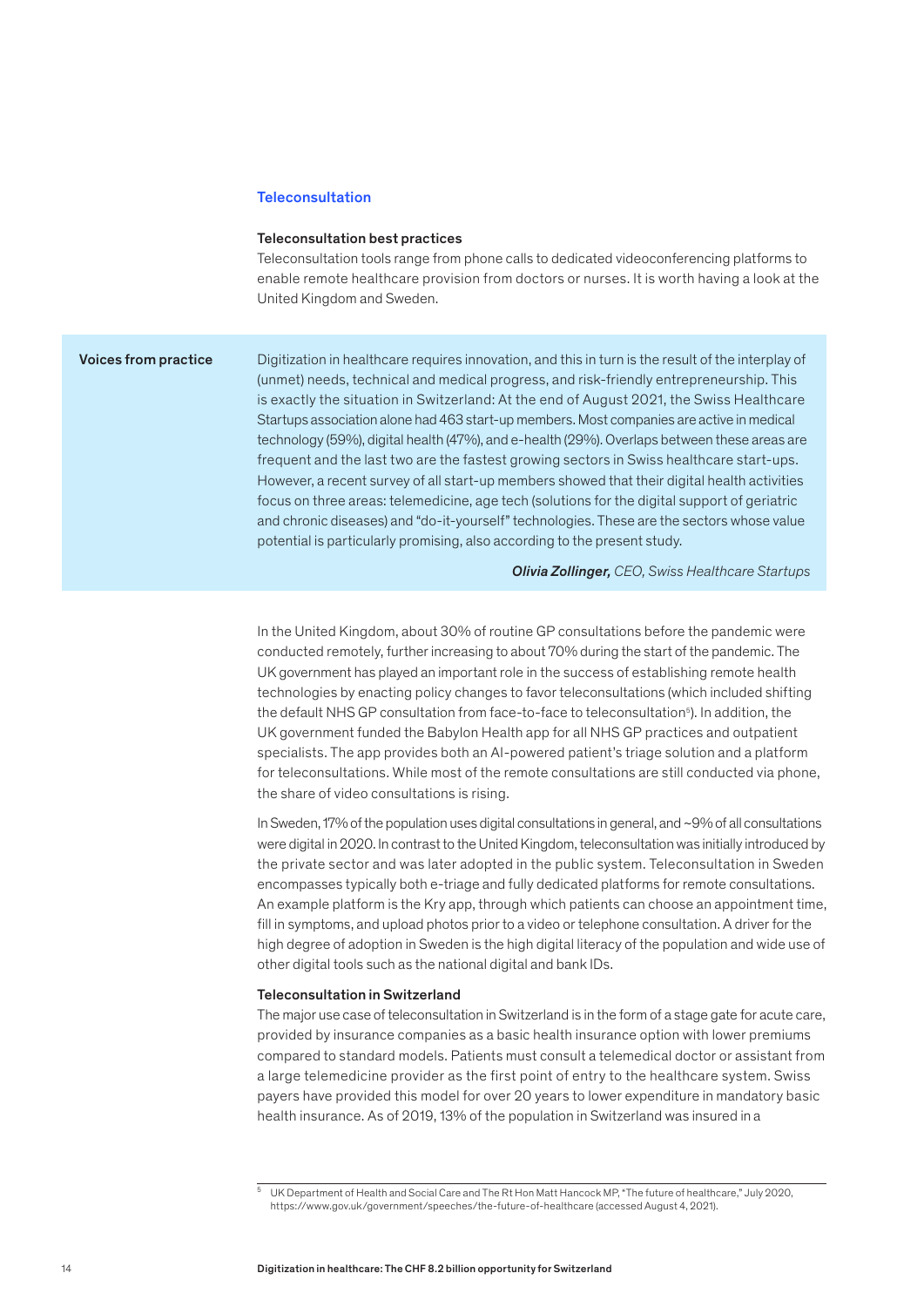As of 2019, **13%**

of the population in Switzerland was insured in a telemedicine model, generating around 2.5 million patient contacts.

telemedicine model, resulting in around 2.5 million patient contacts per year.<sup>6</sup> On the other hand, teleconsultations outside the stage-gate basic health insurance model have not been widely adopted (although there are some successful players for specialties, for example, onlinedoctor.ch for dermatology). This may be due, among other reasons, to persistent tariffrelated questions for general teleconsultations with physicians through video/phone calls.

In response to the COVID-19 pandemic, tariffs were temporarily defined to cover remote consultations, leading to a surge in teleconsultations across

medical disciplines. In the Swiss eHealth Barometer 2021, one-quarter of GPs said they had used telemedicine in the last three months, which is two to three times more than in the past years. However, teleconsultations were often run using telephone or basic videoconferencing services. In contrast to the United Kingdom, the pandemic has not led to a lasting adoption of remote consultations, and the provisional decision for remote consultation tariffs, for example, for psychotherapists, was even reversed in summer 2021. Other than the absence of tariffs, additional reported reasons for limited adoption of remote consultations include the lack of interoperability between remote consultation technology and practitioners' own systems as well as security and liability concerns.<sup>7</sup>

#### Remote monitoring of chronic patients

#### Chronic patient remote-monitoring best practices

Patient monitoring technologies enable patients with chronic diseases (for example, chronic lung diseases such as COPD, diabetes, heart failure), who often are at high risk, to have their vital parameters monitored while they go about their usual activities, which allows for earlier detection of deterioration or more timely and targeted interventions. It is worth having a look at adoption in the Netherlands and Canada.

In the Netherlands, ~75% of hospitals report applying some form of remote patient monitoring for diseases, including heart failure and COPD (both 66.6%), chronic intestinal diseases, and diabetes.8 Given that these programs are often provider initiatives, the digital platforms used for monitoring are heterogenous across the country, with different hospitals using different technology providers (for example, the Luscii COPD home app). Adoption is supported by the fact that programs are often reimbursed within basic health insurance. This is the case when programs are contracted by payers. To remove ambiguity on which programs can be contracted, the Netherlands Healthcare authority has co-developed a pricing and reimbursement framework wherein clear requirements are set. This framework supports bottom-up innovation, as healthcare providers and payers can apply for temporary (that is, three- to five-year) coverage of a digital innovation while it is in the experimental phase of evidence generation. When evidence supports benefit, the temporary coverage may be transferred to permanent coverage.

In Canada, several provincial Telehomecare pilots and projects have been launched successfully to encourage remote patient monitoring. To implement these projects, provincial ministries of health and Canada Health Infoway, a government-funded not-for-profit entity that encourages healthcare digitization through targeted investments, have funded provincial networks responsible for providing Telehomecare services to referred patients. An example of a provincial network

<sup>6</sup> Zingg et al., "Digitalisierung in der ambulanten Gesundheitsversorgung," 2019.

<sup>7</sup> Röthlisberger et al., "Die Digitalisierung aus Ärztesicht (Teil II)," 2018.

<sup>8</sup> NVZ, "Telemonitoring aangeboden door grootste deel ziekenhuizen," February 2, 2021, https://nvz-ziekenhuizen.nl/ nieuws/telemonitoring-aangeboden-door-grootste-deel-ziekenhuizen (accessed August 4, 2021).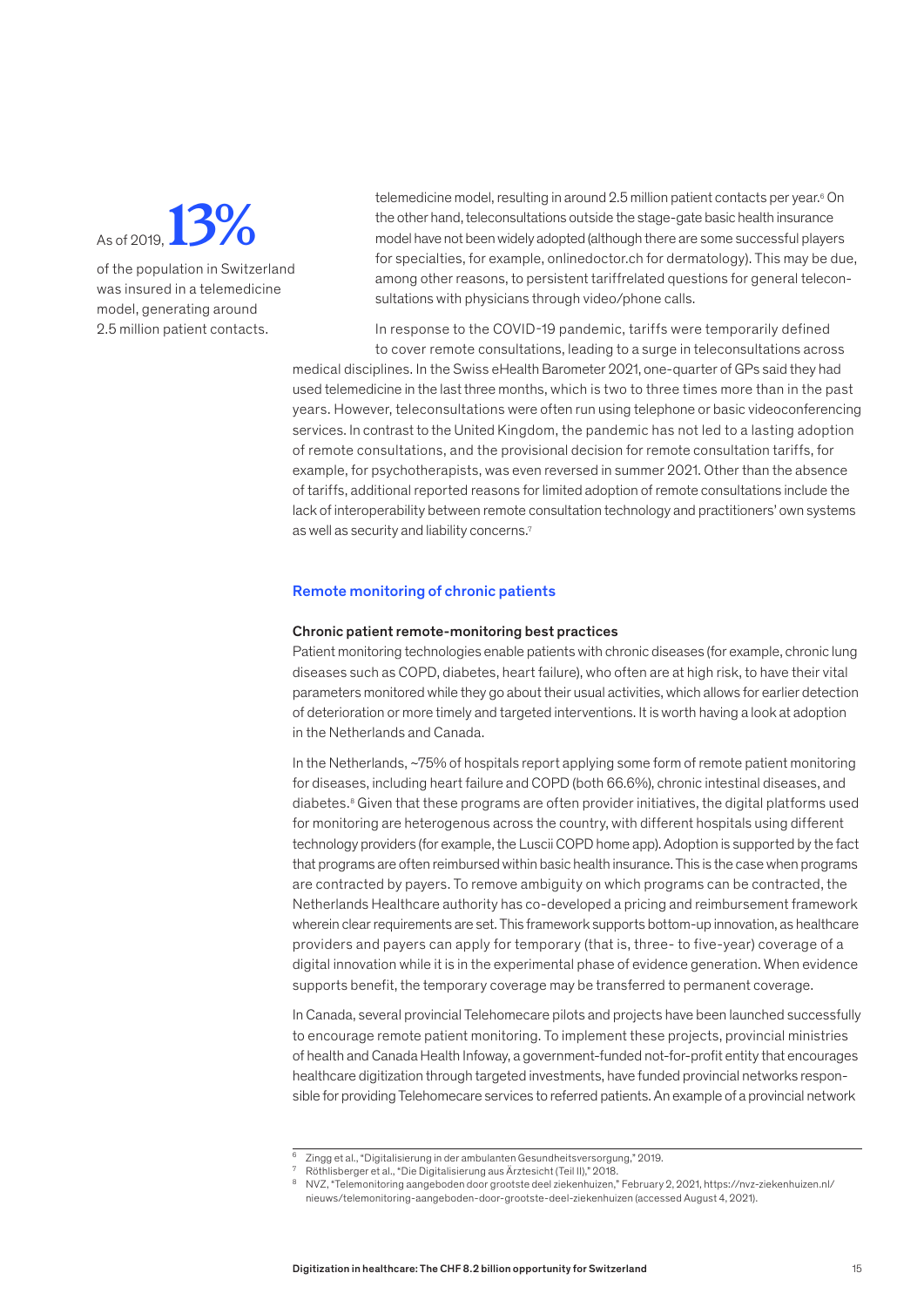is OTN in Ontario. Current services offered mainly focus on COPD, heart failure, and diabetes but have extended to COVID-19 since the pandemic. Implementation of Telehomecare is further rolled out on a regional level by Local Health Integration Networks (LHINs). The LHINs each select healthcare providers to deliver the nursing services and provide the patient equipment needed to implement and support remote monitoring.

#### Chronic patient remote-monitoring in Switzerland

In Switzerland, chronic patient remote-monitoring is mostly limited to bottom-up initiatives (for example, pilot programs, partnerships, research studies) by healthcare providers, technology companies, and insurers. Selected hospitals run programs across disease areas, including diabetes (glucose monitoring), life-threatening ventricular arrhythmias (LifeVest, a wearable cardioverter defibrillator), and COPD. Several partnerships between technology providers and hospitals have formed (for example, Leitwert and University Hospital Basel) to develop further remote patient-monitoring programs. To reduce the increasing demand for hospital bed capacity, Universitätsspital Zürich, for example, plans to reallocate its investment in hospital campus expansion to digital infrastructure to enable at-home treatment. Another example is the insurance company SWICA launching the primary care TytoHome program, which provides patients with a diagnostic kit for remote measurements to be shared with GPs. Other insurance companies like Sanitas and CSS offer the program Care4Cardio for chronic heart failure. The pandemic has sparked additional demand for home monitoring, pushing companies to repurpose existing technologies for remote management of COVID-19 patients (Ava AG) and form new partnerships (for example, CSEM SA and hospitals). Despite these advances, doctors and other healthcare workers are still reluctant in many cases to use home monitoring for their patients. Reported reasons include lack of evidence supporting its effectiveness and cost reductions and concerns regarding alert fatigue, patient compliance, data security, and liability.

#### Voices from practice

Thanks to digitization, we will be able to tailor our services much more closely to the needs of our patients and offer them the best possible quality of life. Digitization creates the prerequisites for personalized therapies and shifting medical treatment into our patients' familiar environment (keyword: Hospital@Home). This allows us to get to know our patients better while they are still healthy, to treat them specifically in good time, thus avoiding complex procedures as much as possible. In the long term, this will enable us to save more than the 10% of healthcare costs in the hospital sector calculated in the McKinsey and ETH study.

> *Gregor Zünd, Prof. Dr. med., CEO and Chairman of Hospital Management, University Hospital Zurich*

#### Chronic disease self-management

#### Chronic disease self-management best practices

Germany introduced an innovative approach to digital therapeutics (DTx): self-managed medical interventions based on apps aiming at a direct impact on the course of disease. As the first country in Europe, Germany adopted a clear regulatory framework for DTx enabling physicians to prescribe and insurers to reimburse DTx in a manner similar to drug therapy. Technology providers can now submit their DTx through a dedicated fast-track procedure and request a preliminary approval for a period of 12 months, during which evidence for their effectiveness can be generated. As such, physicians can prescribe (preliminarily) approved DTx to any publicly insured German citizen since September 2020 . Despite the innovative regulatory framework,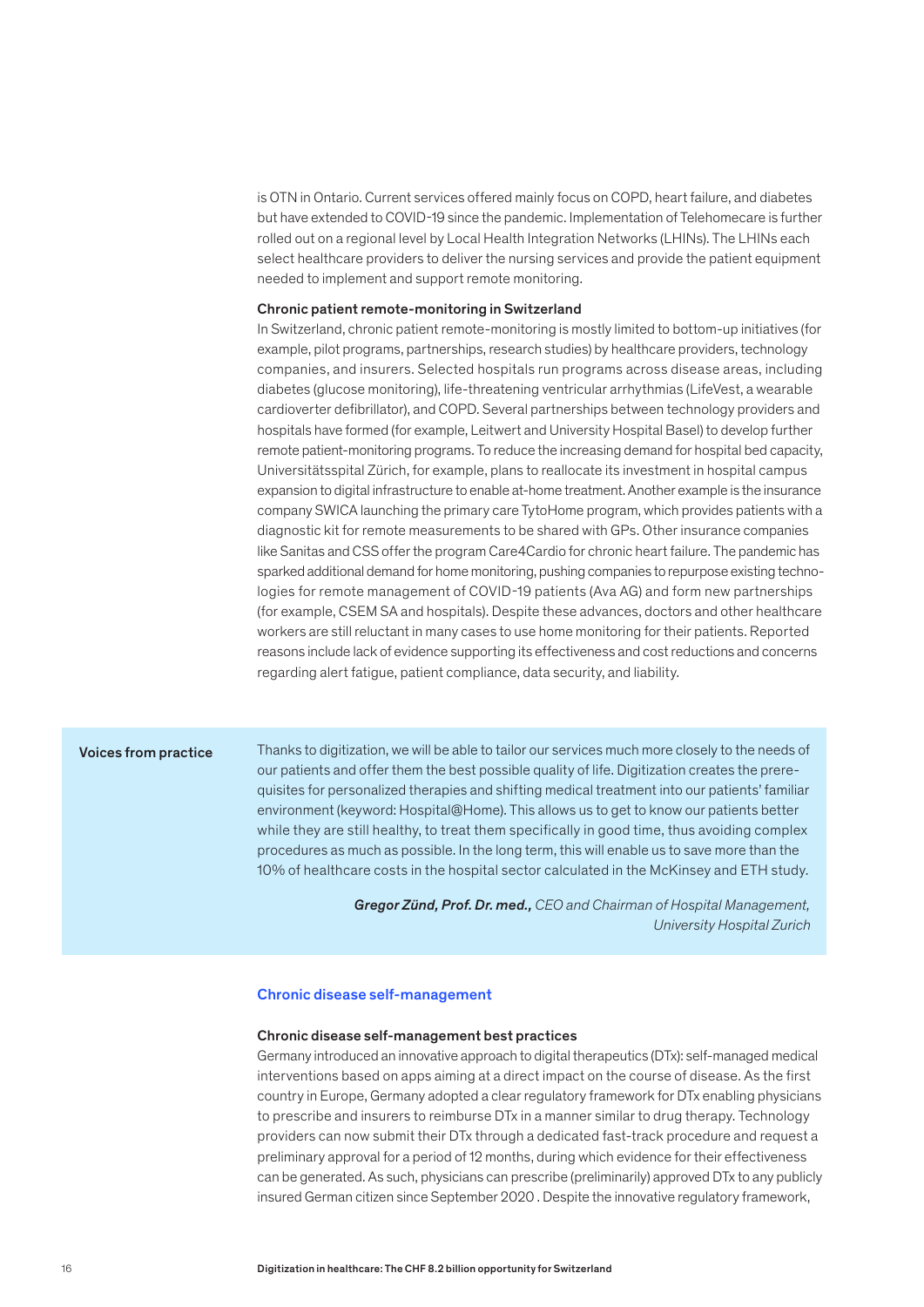challenges remain on fostering wider adoption of DTx, as payers criticize pricing levels and prescribing DTx is not yet a standard practice.

#### Chronic disease self-management in Switzerland

Switzerland has already taken steps to increase DTx adoption. Initial partnerships between insurance companies, universities, and providers have begun to form to support the development of DTx, such as the CSS Health Lab, and ETH's and University of St. Gallen's Centre for Digital Health Interventions. Development of DTx has been initiated across disease areas (for example, respiratory diseases, mental health, and COVID-19) and in support of healthcare planning. Selected disease-specific apps have been launched, such as Manoa by Pathmate, Digital Physiotherapy Coach, and Nala, for self-management of chronic care, physiotherapy, and eczema, respectively. In addition, the first digital health platform was recently launched in Switzerland by a consortium of payers and providers under the name of Well. Conceived as an open platform and currently in the testing phase, it will allow patients to make online doctor's appointments, get quick answers to their medical questions, and order prescriptions. Yet despite this active entrepreneurial landscape, the structural adoption of DTx remains limited. Switzerland has not yet introduced a dedicated mechanism to bring beneficial DTx into standard healthcare and support their reimbursement. Therefore, application of DTx remains mostly limited to early adopters who actively search and pay for digital solutions on their own.

#### Unified EHR

#### Unified EHR best practices

A unified EHR is an infrastructure to view, record, and store all patient information in a standardized format. It should be accessible to patients and, where relevant, to providers across the healthcare systems (including outpatient, inpatient, and other care settings). Sweden and to some extent Italy have demonstrated successful availability and high penetration rates of unified EHRs.

In Sweden, unified EHRs have already been in large-scale use for more than a decade, and have been explored since the 1990s. End users played a role in design and decisionmaking processes for the introduction of Sweden's EHR. This culture of public participation in design has been reported as a major reason why Scandinavian countries have been successful in adopting EHRs<sup>9</sup>. The Nationell patientöversikt (NPÖ) is a nationally coordinated, centrally accessible EHR offered to regions, municipalities, state authorities, and private care providers that are publicly funded. After patient consent, a provider can access and add to an individual's file. Patients are also able to view their own records by logging in with their national BankID. The development of the NPÖ is part of the national IT strategy for health-care and social care and grounded in the Patient Data Act of 2008.

Similarly, Italy embedded the purpose, requirements, and use of EHRs in national law in 2012. In contrast to the centralized Swedish system, Italy opted for a regional system with limited national coordination. Today 21 different EHR systems are in place. In regions with high adoption rates, providers have been strongly incentivised, incl. financially, to implement EHR systems. Patients are at the center of the EHR and determine which data are accessible for which healthcare professional. Additionally, they can add information in their citizen's notebook to provide a more comprehensive medical view, including medical documents originating from

<sup>9</sup> Maria Hägglund, "Nordic countries lead new initiative on patient access to EHRs," May 18, 2021, https://blogs.bmj.com/ bmj/2021/05/18/maria-hagglund-nordic-countries-lead-new-initiative-on-patient-access-to-ehrs/ (accessed August 4, 2021).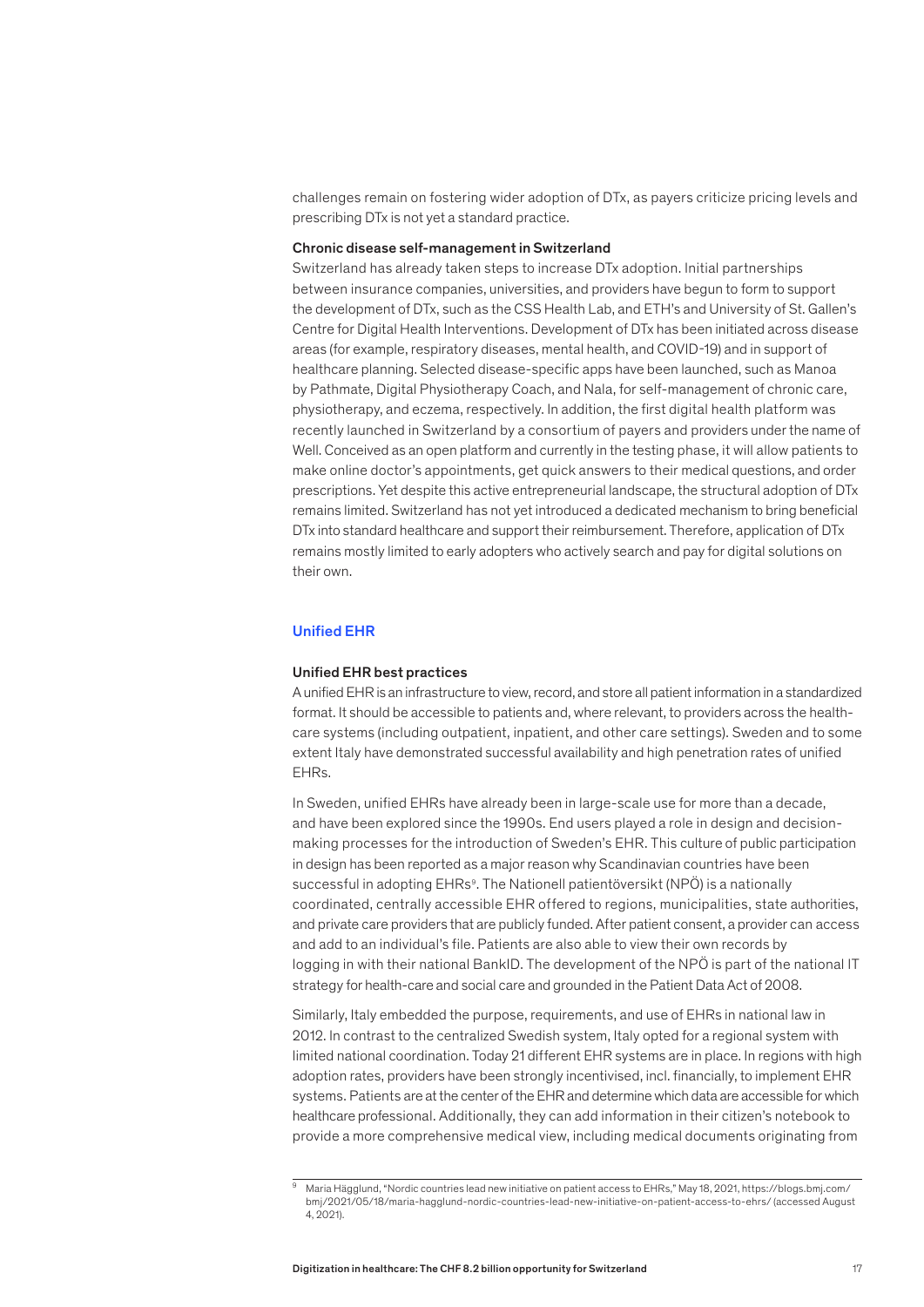private care or care outside of Italy. Both the Swedish and Italian examples show that wide adoption of an EHR can be achieved through embedding the use and requirements of EHRs in national law, incentivising caregivers, repurposing existing secure login identification, removing hurdles for access by providing patients' web-based access, and utilizing a regional implementation strategy.

#### Unified EHR in Switzerland

Despite initial attempts, Switzerland does not yet have a unified EHR in place across all cantons and has encountered a number of challenges in its implementation. Like Sweden and Italy, Switzerland made adoption of the Swiss version of a unified EHR, or EPD, mandatory by law in 2017, though only for inpatient providers at first. For both patients and outpatient providers, the use of an EPD is voluntary to date as stipulated by the principle of "double voluntariness" anchored in the law, though political measures have been taken to eventually expand the mandatory adoption of the EPD to outpatient providers. The belated integration of outpatient care providers will limit the potential positive effects from EHR adoption once it is implemented. In

> addition, the fragmented Swiss healthcare landscape (across cantons, hospitals, and technology providers) has led to delays in implementation and threatens to undermine positive scale effects. At the current stage, four EPD solutions have received certification for rollout in different regions, while five additional EPD solutions are still in the process of being certified.<sup>10</sup> Finally, demand for adoption is limited among key stakeholder groups (patients, outpatient providers) and has

even decreased over time in some cases<sup>11</sup> as no compelling solution exists today although discussions have been going on for years. For example, a recent report shows that while ~80% of hospital physicians support the planned introduction of an EPD, this is the case for only ~55% of general practitioners.12 Additionally, 43% of the general adult population still indicate they do not know about the EPD.<sup>13</sup> Patients as a core stakeholder group have likely not been sufficiently involved in the design and implementation process of the EPD.

- 10 eHealth Schweiz, Patientendossier.ch, EPD Anbieter, status as of July 2021.
- <sup>11</sup> Golder et al., "Swiss eHealth Barometer 2020: Bericht zur Bevölkerungsbefragung," February 2020.
- <sup>12</sup> Golder et al., "Swiss eHealth Barometer 2021: Bericht zur Befragung der Gesundheitsfachpersonen und Akteure des Gesundheitswesens," March 2021.
- <sup>13</sup> Golder et al., "Swiss eHealth Barometer 2021: Bericht zur Bevölkerungsbefragung," March 2021.





of the general adult population still indicate they do not know about the EPD.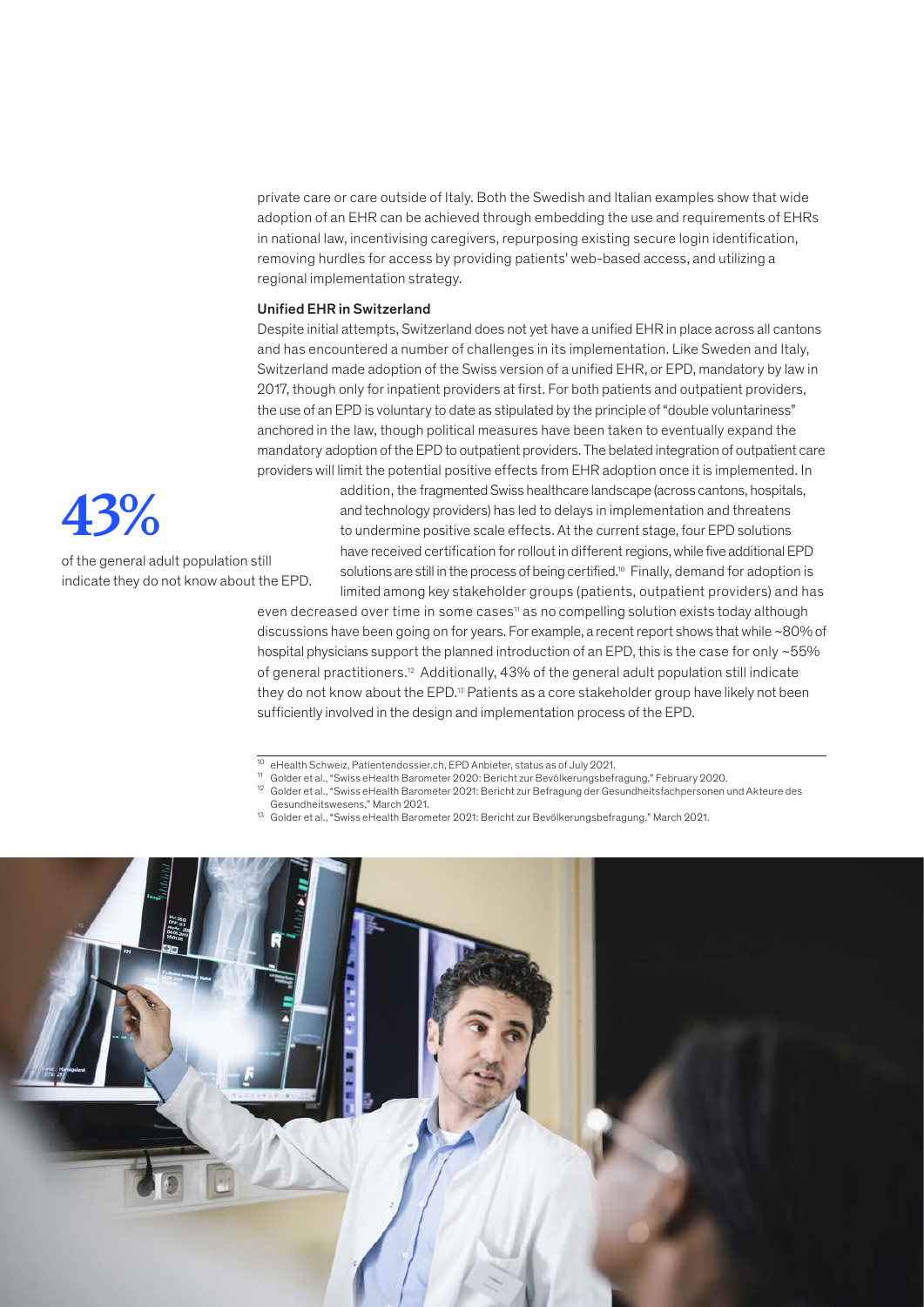#### Electronic prescriptions (e-prescribing)

#### E-prescription best practices

E-prescriptions, a digital version of a drug prescription that can be transmitted to pharmacies outside of the issuing institution in real time, are heavily used in Finland and Poland. In Finland and Poland, the issuing of e-prescriptions was made obligatory by law. As a result, over 90% of prescriptions dispensed in Finnish pharmacies were electronic only two years after law adoption.<sup>14</sup> In both cases, a clear driver of success is the synergy between combining implementation of e-prescription with a larger national healthcare digitization initiative. In Finland, implementation was part of the Kanta digitization initiative. In Poland, implementation was part of a uniform nationwide e-health system, also interlinking an EHR and e-referral solution.

#### E-prescription in Switzerland

Rollout of e-prescription is ongoing in Switzerland and is part of the larger national e-health strategy that also covers the implementation of the EPD. E-prescriptions are among the patient data that will be stored in an EPD, and the EPD infrastructure can be used for secure transmission of electronic prescriptions among authorized healthcare professionals, including to prevent abuse. With the delay in implementing the EPD, the introduction of e-prescriptions has also been lagging. While the use of e-prescriptions in the form of PDF documents is possible in the EPD offers being rolled out this year, the development of a standardized architecture and format for e-prescriptions across healthcare providers and EPD solutions remains a major challenge.15 In addition, offering e-prescriptions as an alternative to paper-based prescriptions is voluntary for Swiss doctors. As a result, actual and systematic use of e-prescriptions is mostly limited to pilot projects or early adopters today.

#### Voices from practice

We are still facing a fragmented healthcare system: instead of customer-centric solutions, isolated offers from different service providers and payers dominate the market, leading to inefficiencies, losses in medical effectiveness, and dissatisfaction. The solution: a "continuum of care" based on the needs of healthy and sick individuals, consisting of both physical and digital service providers—including insurers—that cooperate in a spirit of partnership.

Digital processes, secure and simple data exchange, and networking in digital ecosystems independent of time and place, are the keys to enabling the healthy and sick to make autonomous decisions and providing need- and quality-oriented care. Much of this would have been possible and affordable today if the relevant players had worked together more consistently and made greater use of existing funding opportunities, for example, the added value of supplementary insurance contributions for digital innovations.

 *Daniel Liedtke, CEO, Hirslanden Group*

<sup>14</sup> Lämsä et al., "Pharmacy customers' experiences with electronic prescriptions: Cross-sectional survey on nationwide implementation in Finland," February 2018.

<sup>15</sup> eHealth Suisse, Factsheet eMedikation, status as of June 2021.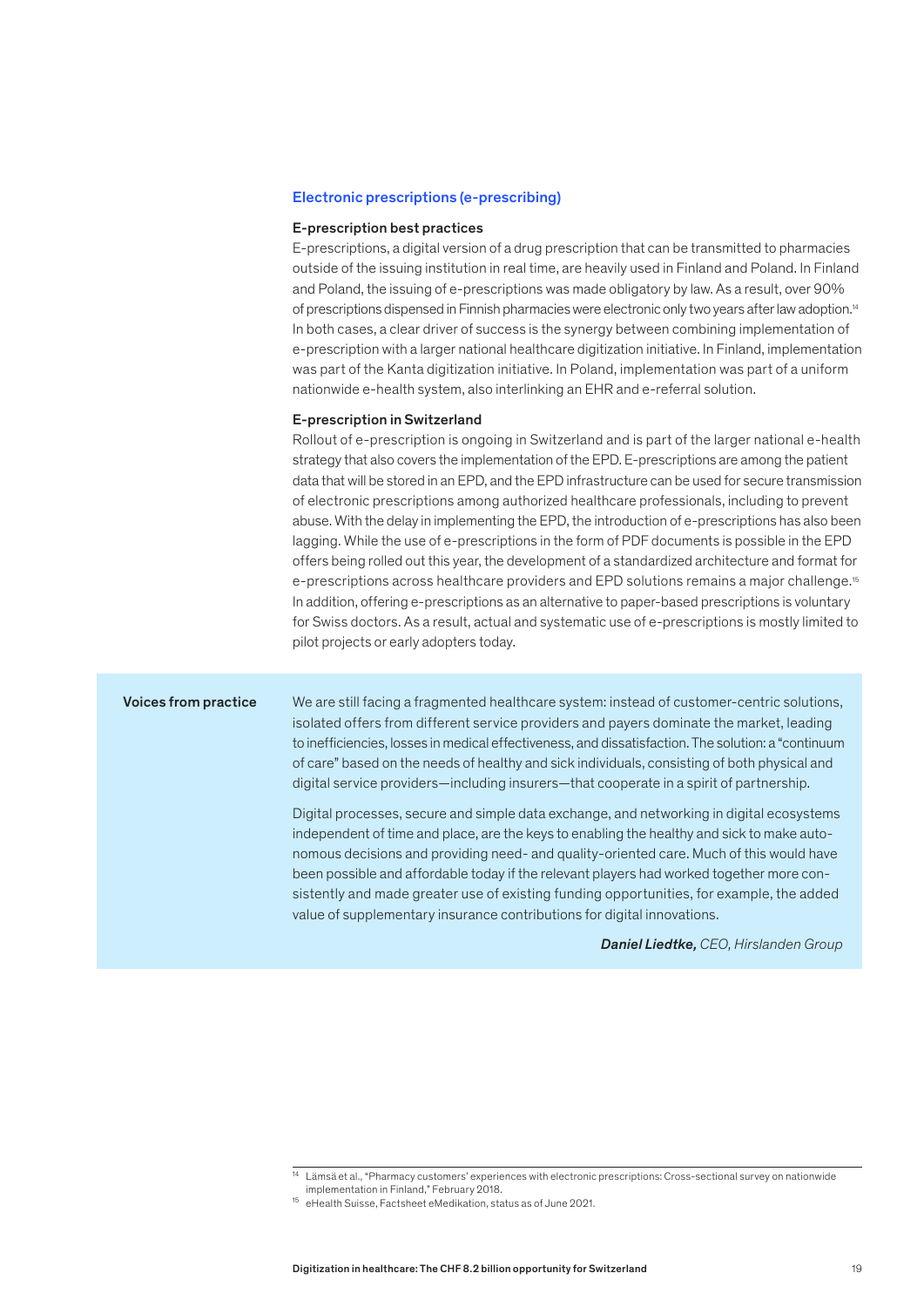#### **Capturing the value potential: Five actions for Switzerland going forward**

The Swiss society is aging and healthcare costs keep rising. By digitizing the system, health services can be provided at less rapidly rising costs while patients benefit from improved health outcomes, quality of care, experience and efficiency. At the same time, we have seen that the digital infrastructure of the Swiss healthcare system is lagging compared to peer countries. Acceleration of digitization is one major lever to address increasing healthcare costs and could provide up to CHF 8.2 billion in healthcare savings based on technologies available today. The benefits of healthcare digitization have already been validated in countries that have been quick to adopt it, such as Sweden or the United Kingdom.

Every Swiss canton has over

**98%** 

standard broadband coverage and

**82%** 

of the population uses social media.

In general, Switzerland has a strong infrastructure to support healthcare digitization and can benefit particularly well from a digital healthcare system, since 26% of the population lives in rural areas, having more difficulty to access in-person care.16 The country can leverage its existing digital infrastructure and digital literacy to support healthcare digitization. For example, every Swiss canton has over 98% standard broadband coverage<sup>17</sup> and 82% of the population uses social media.<sup>18</sup> Furthermore, Switzerland is ranked sixth on the IMD World Digital Competitiveness Ranking and has the means to invest in its health infrastructure.

However, several challenges have slowed down the adoption of digital technologies in the Swiss healthcare system. These include a lack of incentives for all stakeholders, skepticism among some providers, data protection and liability concerns, as

well as a fragmented stakeholder landscape as a result of federalism.

From the best-practice cases discussed above, we have identified five key actions that could help drive digitization of Swiss healthcare going forward and thus capturing at least part of the CHF 8.2 billion value potential.

The COVID-19 crisis has made it clear to all of us how enormous the potential in the digitization of the healthcare system really is. We should not allow this potential to remain untapped for Switzerland for years to come. Some actors have already started, but the necessary acceleration requires both political will and healthy competitive conditions, as it is common in other sectors. Voices from practice

 *Walter Oberhänsli, CEO, Zur Rose Group*

#### Structural enablers

1. Get incentives right—consider reimbursement for payers and technology providers One potential first action could be to bring digital healthcare on par with traditional delivery methods by introducing and establishing an adequate reimbursement scheme. This includes both the reimbursement of teleconsultations without financial disincentives and the reimbursement for digital therapeutics, where appropriate. This approach has had early success: Germany, for example, has put a framework in place for digital technology reimbursement, and in the United Kingdom, teleconsultations are now covered publicly.

<sup>16</sup> World Bank, "Rural population (% of total population – Switzerland)", data.worldbank.org/indicator/SP.RUR.TOTL. ZS?locations=CH (accessed August 4, 2021).

<sup>17</sup> point-topic.com/free-analysis/mapping-broadband-coverage-switzerland/#:~:text=Coverage%20of%20both%20 standard%20and,both%20standard%20and%20cable%20services (accessed Month xx, year).

<sup>18</sup> Simon Kemp, "Digital 2021: Switzerland," datareportal.com/reports/digital-2021-switzerland (accessed August 4, 2021).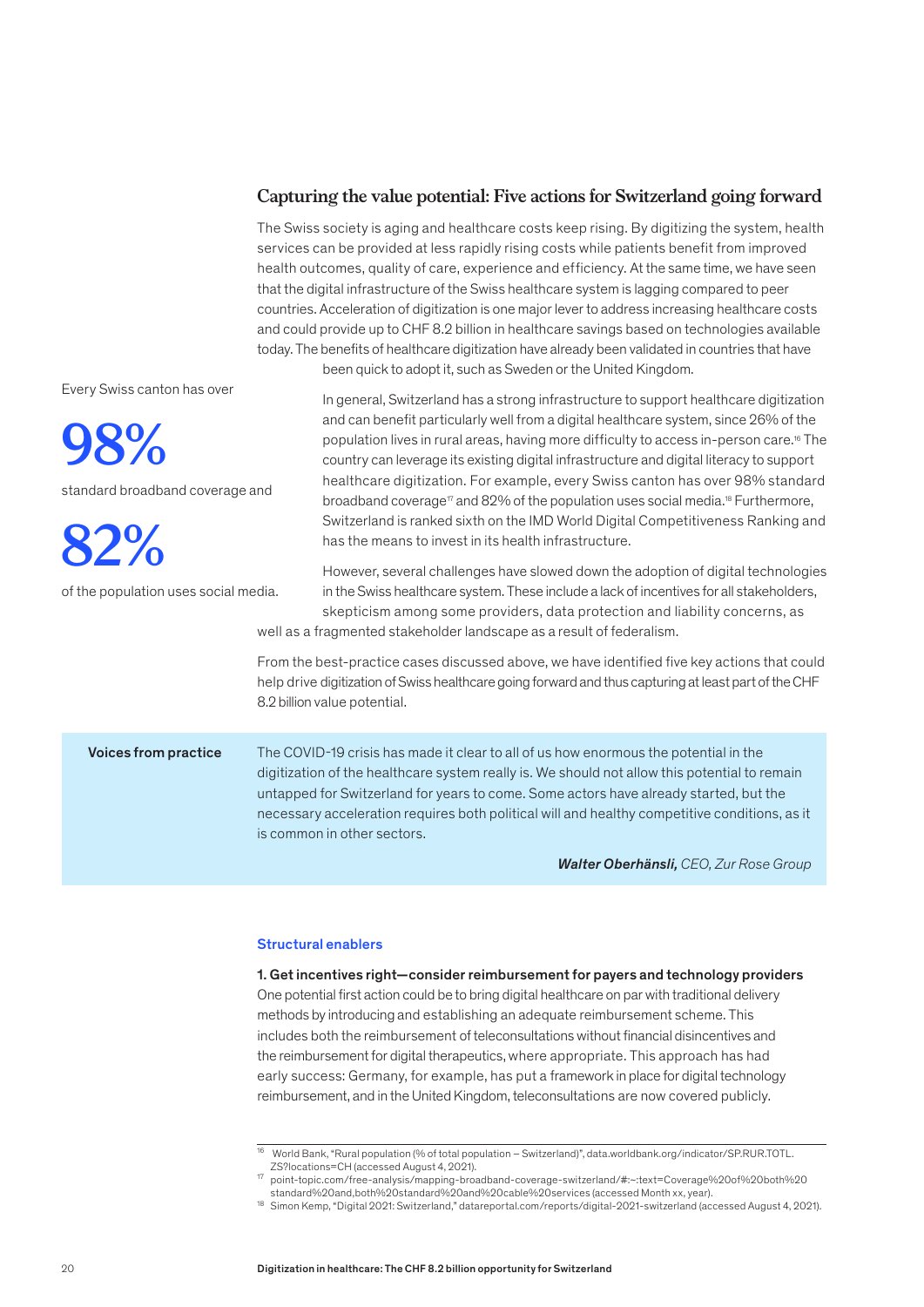Given the steady increase of healthcare expenditures in Switzerland, payers have been understandably concerned that an expansion of reimbursements to digital services may result in further increasing costs. To address this concern, the introduction of reimbursement for digital services would need to be accompanied by a set of rigorous monitoring and cost-controlling measures. These could include outcome- or usage-based reimbursement for novel digital technologies, by which reimbursements are conditional upon effective use or therapeutic success. Conveniently, the data-collecting nature of digital technologies makes them exceptionally fit to enable usage-based and, ultimately, outcome-based schemes. In addition, payers can start testing the reimbursement of digital healthcare services within supplementary health insurance to understand effectiveness and adoption, before expanding basic insurance coverage.

#### Voices from practice

Regulations in the healthcare sector have steadily increased. This is poison for the use of new technologies. Another stumbling block is the ownership structure in the healthcare sector. Public bodies are often directly or indirectly involved. This is more of an insistence than a departure for new shores. More courage to innovate would be advisable.

 *Roman Sonderegger, CEO, Helsana*

#### 2. Have the basics in place—accelerate the implementation of enabling digital tools

A basic digital infrastructure such as the EPD is imperative to scale up the digitization of healthcare. As such, Swiss policy makers, payers, and providers could focus on overcoming the challenges encountered during rollout of the EPD. Potential actions could include 1) rapidly replacing the legal principle of voluntary participation for outpatient doctors and patients by a mandatory participation scheme for all (potentially with opt-out functionality for patients), 2) engaging with patient organizations in design improvement, rollout, and future development processes to ensure the EPD will be easy to use and brings tangible benefits to customers, and 3) adopting a more top-down implementation and operation approach in all cantons to leverage positive scale effects. Countries like Sweden and Finland have been successful in adopting enabling digital infrastructure nationwide. We believe that what has made them successful was a top-down mandate for a nationwide rollout (for example, incorporation into law and opt-out versus opt-in approach), adopting user-centered design with participation from patients and patient organizations early in the process. These countries also provided clear standards for system requirements in their territory, thus incentivizing a common approach across actors and regions. Some countries even have established one unit that operates the EHR database for all patients, similar to what SIX is doing in Switzerland for financial market services, which is also sensitive data, even if not as sensitive as health data. All these success factors so far have not been sufficiently considered in Switzerland.

#### Bottom-up engagement

#### 3. Create clarity to foster trust—ensure clear guidance on standards for data privacy and protection

One of the main obstacles for a broader adoption of digital services and tools (by providers and patients alike) are concerns about data privacy and protection as well as resulting liability questions. To overcome this obstacle, it is crucial that healthcare professionals and consumers can trust technology providers to hold their interest at heart and be informed on how their data are processed and stored. Given Switzerland's long-standing tradition of bottom-up policy making as well as the successful track record of civil society organizations and actors working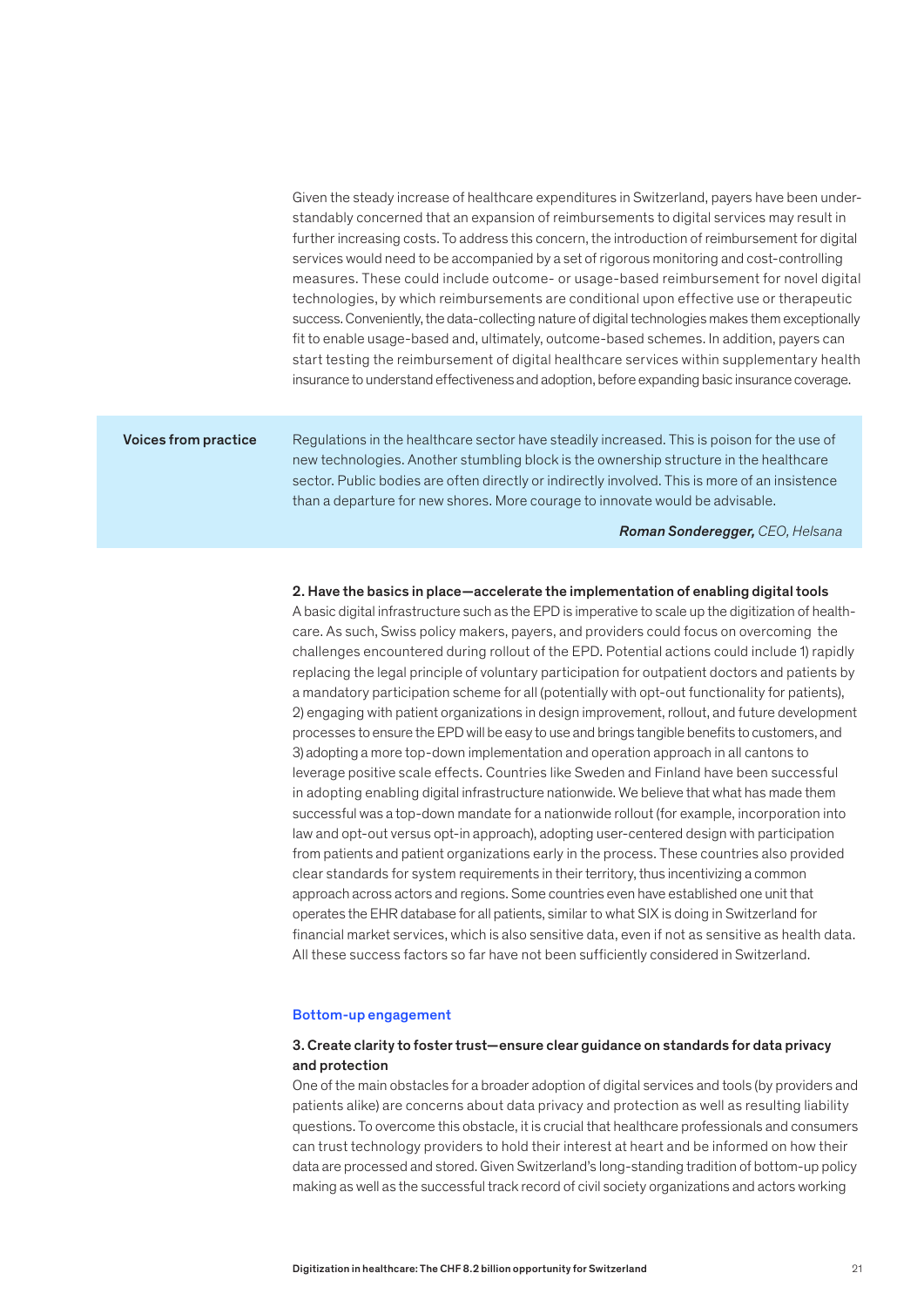together to establish trust-building frameworks outside legislative processes, we believe the stakeholders along the (digital) health value chain should come together to develop privacy and security standards in discussion with the wider public. These standards could then be implemented in the form of an industry-wide privacy and security certification, which would be awarded to demonstrated technologies, potentially involving an industry-wide governance. If set up right and with the buy-in of key representatives of all stakeholder groups, this approach could substantially accelerate trust building and thus acceptance of digital health solutions.

#### 4. To measure is to know—promote continuous evidence generation to stimulate innovation and adoption

Technology providers and healthcare providers could continuously collaborate to design and launch evidence-generating pilot programs for digital health solutions. Adoption of innovation in healthcare systems is based on evidence, and healthcare professionals are well advised to take a similar stance toward their adoption of digital tools. Therefore, they will expect proven cost reduction with maintenance or improvement of clinical outcomes before they consider implementing and adopting a digital solution as justified. As a result, effort is needed to generate evidence for digital health, and it is again the providers, patients, and technology providers that can jointly work toward creating the necessary basis. In addition, regulators may also wish to consider any ambiguities on evidence thresholds for approval and reimbursements, but also provide the requirements for collecting longitudinal evidence from real-world data (e.g., facilitating data aggregation from different sources). They can also encourage evidence generation by provisionally providing approval, as demonstrated in Germany and the Netherlands with the regulatory framework for digital technologies. Tech providers could take the lead in leveraging the evidence, generating functionality of digital tools to quantify outcomes. To be successful, they could embed evidence generation in the earliest stages of technology design and collaborate with payers and healthcare professionals in all areas to determine the most relevant outcomes to be measured. The functionality developed to generate evidence can in turn be repurposed by payers to inform outcome-based reimbursement at a later stage. The close collaboration of technology providers and healthcare providers early on in the development process can finally be used to continuously iterate on improving user experience to further increase adoption.

#### 5. Don't wait—invest in partnerships that can make a difference now

Despite the regulatory and reimbursement environment not being optimal, there are many opportunities for players in the Swiss healthcare system to make a difference today. As our analyses show, a winning strategy is for stakeholders along the value chain to create partnerships around specific use cases which can create "win-win-win" dynamics, bringing benefits to patients, providers, and payers alike (for example, combining better convenience with higher provider efficiency and lower medical costs). Successful use cases generated by these partnerships will create a business case for the entire healthcare ecosystem and will fuel buy-in from other stakeholders and the wider public. This will then lead to the increased "evolutionary pressure" we cited up front and drive the system forward. Successful cases of bottom-up innovation can be found in many countries with well-advanced digitized healthcare systems. For example, in the Netherlands, payers, tech providers, and hospitals collaborated to jointly launch, among others, remote consultation services. There is no reason why this dynamic would not play out successfully in Switzerland, and we see promising early examples unfold in the Swiss healthcare system. With its vibrant scene of over 900 healthcare start-ups and many world-class healthcare institutions, Switzerland has a great potential for successful partnerships to push digitization forward.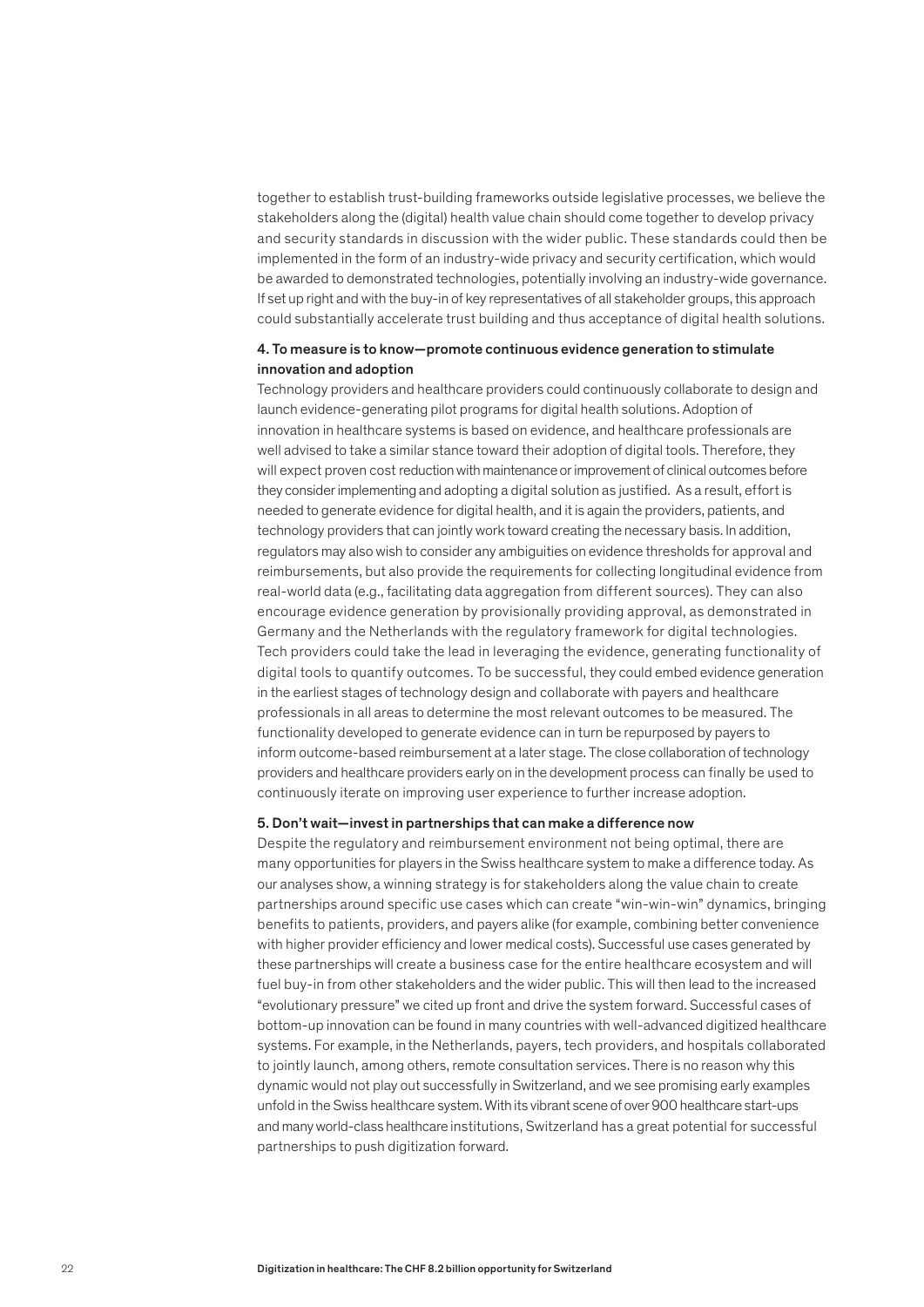#### **Authors and contacts**

Dr. Marion Hämmerli, Associate Partner in McKinsey's Zurich office Marion\_Haemmerli@McKinsey.com

Dr. Thomas Müller, Associate Partner in McKinsey's Zurich office Thomas\_Mueller@McKinsey.com

Dr. Stefan Biesdorf, Partner in McKinsey's Munich office Stefan\_Biesdorf@McKinsey.com

Sirus Ramezani, Senior Partner in McKinsey's Zurich office Sirus\_Ramezani@McKinsey.com

Dr. Valentina Sartori, Partner in McKinsey's Zurich office Valentina\_Sartori@McKinsey.com

Michael Steinmann, Senior Partner in McKinsey's Zurich office Michael\_Steinmann@McKinsey.com

Lieven Van der Veken, Senior Partner in McKinsey's Lyon office Lieven\_Van\_Der\_Veken@mckinsey.com

Professor Dr. Elgar Fleisch, Professor of Information and Technology Management at ETH Zurich and University of St. Gallen and Co-Chair of the Center of Digital Health Intervention (CDHI) efleisch@ethz.ch

Professor Dr. Florian von Wangenheim, Professor of Technology Marketing at ETH Zürich and Co-Chair of the Center of Digital Health Intervention (CDHI) fwangenheim@ethz.ch

We gratefully acknowledge our colleagues Hilke Messal, Zinaida Peter, and Cathelijne van der Wouden who contributed to this publication.

We would like to thank Alice Barwich and Bryce Stewart as well as our media designers Frank Breuer, Heinke Kunze and Diana Seeger who helped write, edit and layout this report.

This work is independent, reflects the views of the authors, and has not been commissioned by any business, government, or other institution.

For comments, questions and media enquiries on this report, reach out to Dominic Baumann, Head of Communication, McKinsey & Company Switzerland. Dominic\_Baumann@mckinsey.com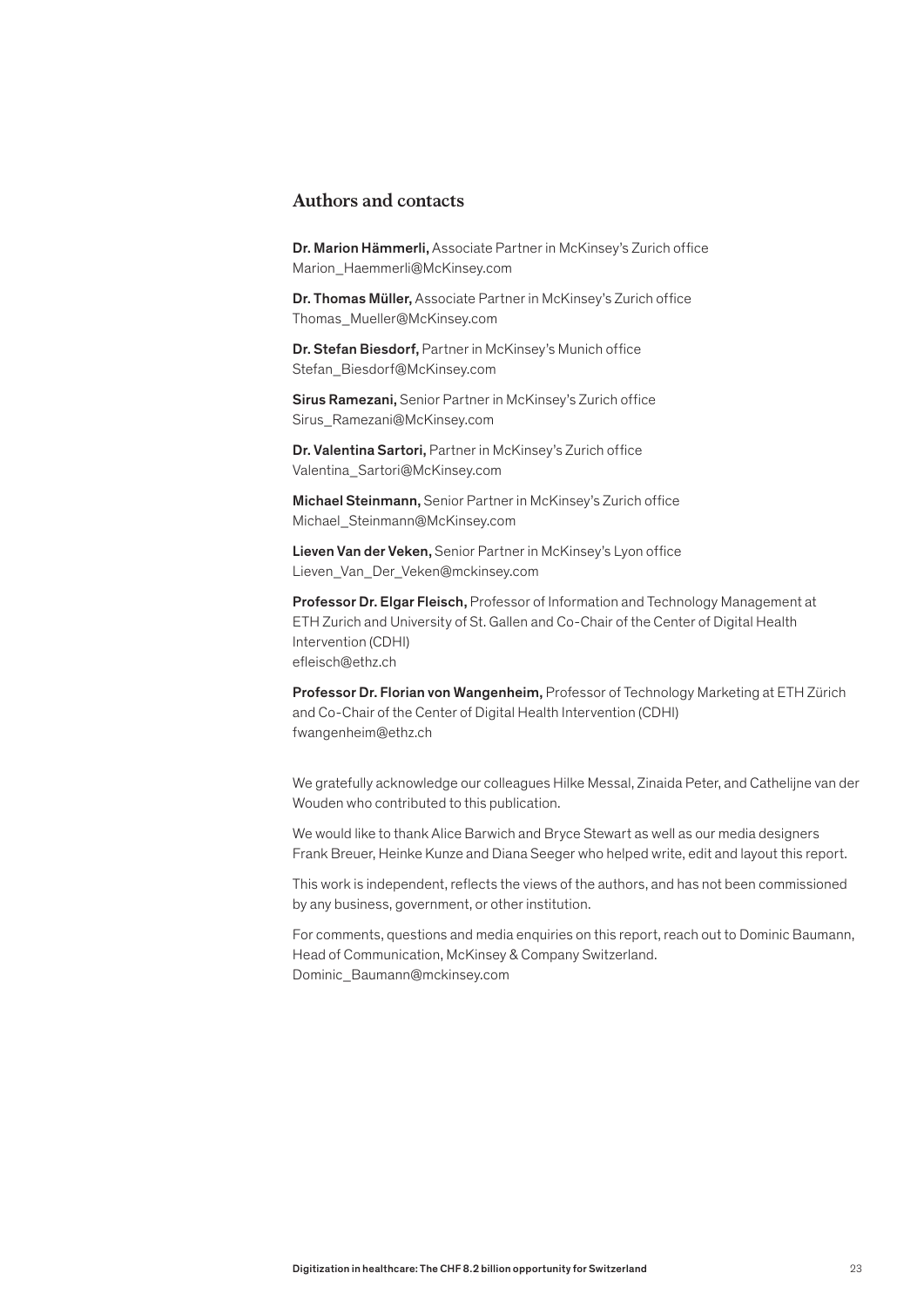#### **Appendix (methodology)**

The study seeks the most effective digital solutions that simultaneously benefit the patient and reduce costs. The methodology is based on a robust approach that has already been validated in Germany, Austria, the United Kingdom, Canada, and Sweden:

- Digital solutions: Based on expert interviews, we have selected 26 digital health solutions (for example, e-prescription, remote monitoring, teleconsulting) in six solution categories.
- Research reports: We reviewed over 500 publications and case studies to define 85 evidencebased use cases. These show how digital solutions can reduce healthcare spending.
- Supply areas: The use cases were applied to Swiss basic data in five areas of care: inpatient acute care, rehabilitation, family doctor, specialist, and care (including medical and longterm care). Expenditure on medicines and ambulance transport was divided between inpatient care, family doctor, and specialist. Wherever possible, maintenance-specific assumptions were made for the use cases.
- Analytical tools: A multilevel driver tree logic was used (for example, cost = unit price x activity per person x number of people) to ensure that use cases were applied only to the correct baselines.

The model was then adjusted to account for the rate of likely digital adoption in each use case; the impact of each use case was associated with each digital health solution to determine the improvement potential per solution. The overall country improvement potential reflects the sum of improvements of all digital health solutions (adjusted for any double counting in use cases), with an allocation to the main value recipient (payer or provider) in each use case.